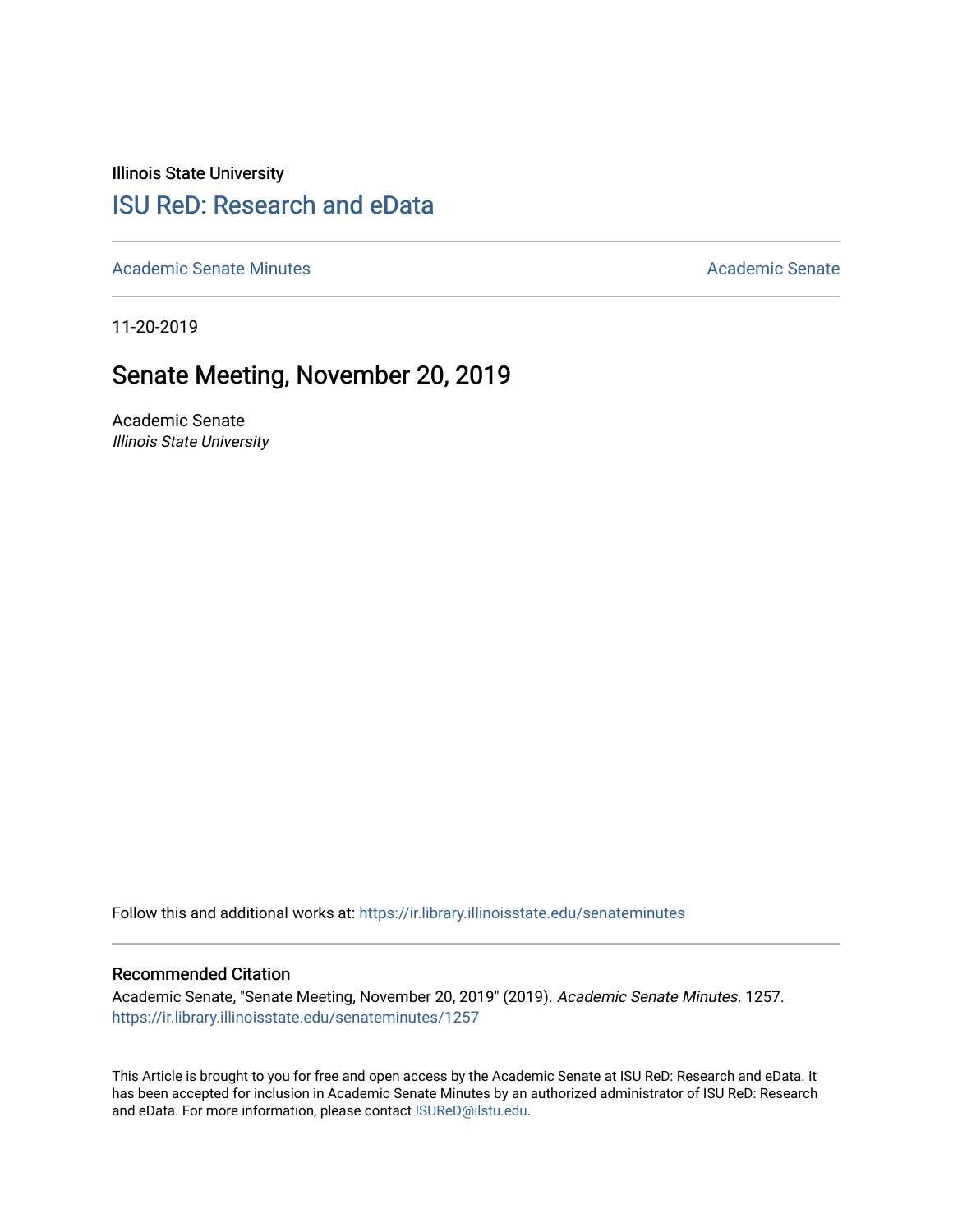# **Academic Senate Meeting Minutes Wednesday, November 20, 2019 Approved**

# *Call to Order*

Academic Senate Chairperson Susan Kalter called the meeting to order.

# *Roll Call*

Academic Senate Secretary Martha Horst called the roll and declared a quorum*.*

Senator Kalter: Terrific. And we also have Senator Marshall and Senator Campbell walked in while we were calling names. It's also sounded like we had a full choir from soprano to bass, so that's good.

# *Chairperson's Remarks*

Senator Kalter: Chairperson's Remarks. I just wanted to say good evening. I wanted to start by congratulating everyone for making it most of the way through November. I did my undergraduate and graduate work at universities that were on the quarter system, and so now that I've been here at ISU for approximately 19 years and 3 months, it's been my constant observation that while April is the cruelest month in semester-land academia, November is a close second. So, Ishmael the school teacher called it a damp drizzly November of the soul. Ishmael that poor bloke who failed to heed the warnings and ended up chasing down a white whale at the service of someone else's vengeance, right. I hope that we all have that required strong moral principle of which he speaks, and that it has prevented us from deliberately and methodically knocking other peoples hats off, whether figuratively or literally. So may we have the self-awareness to monitor our stress, take breaks from it, to maintain a good sense of humor, and to return kindness and patience, even when we are being assertive in our convictions, and especially when we are most tempted instead to be testy or express irritation whether well directed or willy nilly.

As members of the principle governing body here at ISU, it's our duty sometimes to differ with one another in the interest of deliberating important topics and writing the best rules by which to govern ourselves, but may we disagree without being disagreeable, which is the great challenge of politics and governance at all levels of a free society.

I am certainly also looking forward to whether our Administrative Affairs Committee can find at some point a way to free our students and faculty from the 14-week stretch that mitigates against our collective comradery and good will toward one another. And if I'm any indication, and I think my schedule is fairly representative, I often work both nights and weekends in addition to days so the collective stress that builds up over 14 weeks from various directions reaches a high pitch without a mid-semester break to act as a release valve.

Tonight we have a continuation of the discussion about prospective Engineering Programs on campus. The students on the Executive Committee asked for us to have another round of questions for the President, Provost, and Vice President Stephens due to the fact that we were unable to devote adequate time to the discussion on the night that we heard public comment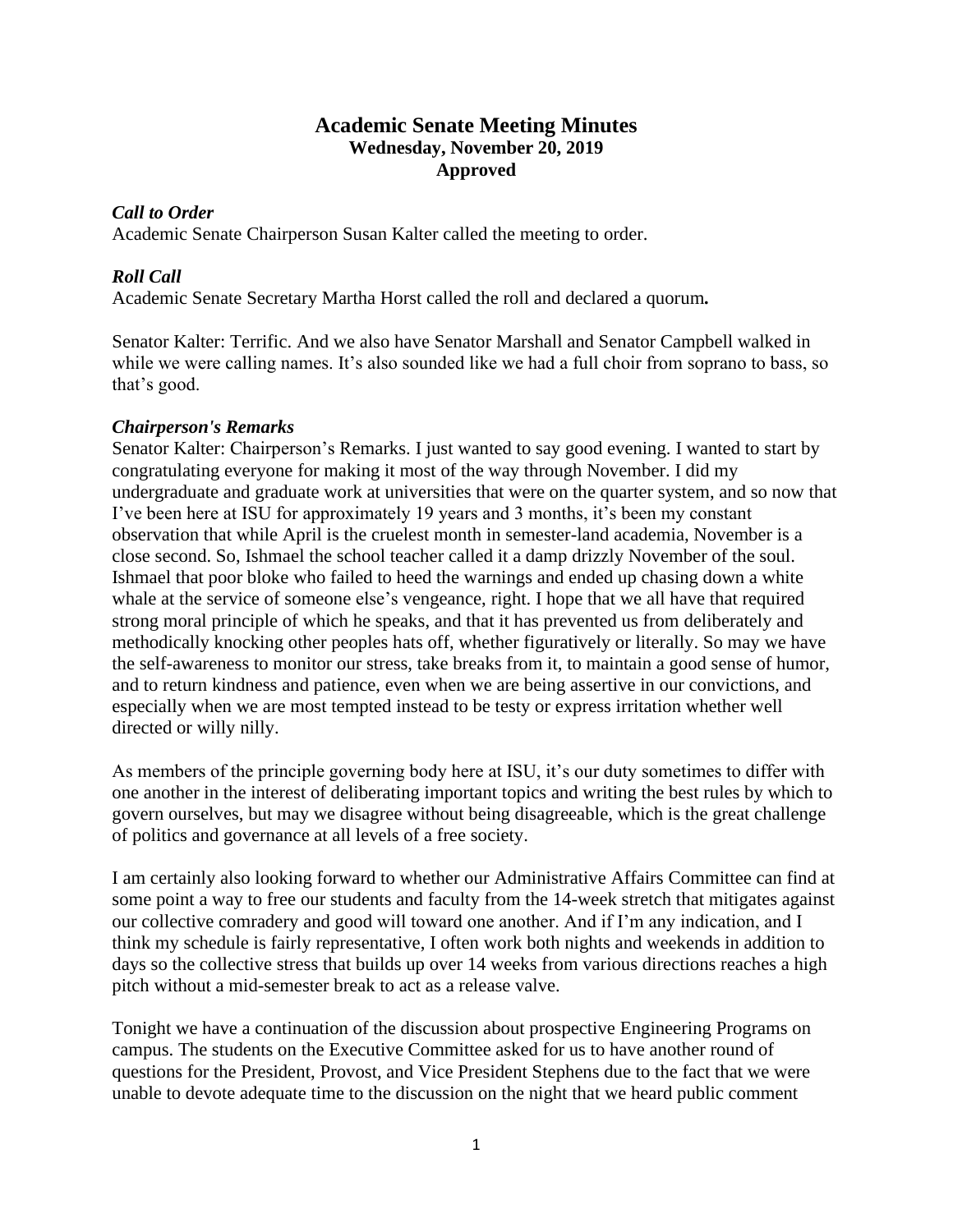regarding the #AntiBlackISU issues. Dr. Murphy was unable to be here tonight, but President Dietz and Vice President Stephens are raring to go, to answer your questions, and we'll start that discussion again this night with student and staff Senator questions before going to the faculty questions. We're also looking tonight at the proposed University Facilities Space and Use policy as an Action Item. The proposed Student Leave of Absence policy in Information, and a proposed revision of the Course Repeat policies in our undergraduate catalog.

And we'll have a hard stop by 8:30 tonight so that Caucus can get to its business. The Caucus will debate the fine intricacies of the Sabbatical policy that we saw here last time, and then send the policy back to Senate for final discussion, debate, and vote. And with that, that's the Chairpersons Remarks. Do we have any questions? All right. Terrific. Seeing none.

# *Student Body President's Remarks*

Senator Solebo: Good evening, everyone. Just a couple quick things. So, SGA is going to be launching the Career Closet, and with that we're asking people to donate professional clothing. So, there's going to be drop off locations on Friday. So, the locations are the Alumni Center, the Center of Community Engagement and Service Learning, the State Farm Hall of Business, the Financial Aid office, and the Office of Sustainability, and they're going to be open and out 8:30- 4:30 p.m. So please feel free to drop off your professional clothing that you do not wear anymore. This Career Closet is really important for professional clothing for students, and we really want to make sure that we have a great turn out of sizes and variety of clothing.

And also, so the Mental Health Committee is going to be starting up at the end of this semester, and next year we're going to be launching our Mental Health Week. And with that, I yield for questions.

## *Administrators' Remarks*

## • *President Larry Dietz*

President Dietz: Thank you very much. I too will be brief. I missed the last Academic Senate meeting. I was in Vietnam and China working with some of our INTO staff, and also with a number of students and other administrators at educational institutions in those two countries. And then in China, was also servicing our Memorandum of Understanding with Shanghai Normal University that has an active relationship with our Wonsook Kim College of Fine Arts and our School of Art, but in particular our Graphic Arts program that has attracted a large number of students from that institution.

Also, I was visiting with some alums in Shanghai and we have an important potential donor in Shanghai who hosted a dinner for a few of us who gathered in his hotel that he owns, along with another hotel in Shanghai, and he's quite a successful business person that got his degree here. And so I had convinced him also to be able to come to… back to the United States in February to be the keynote speaker on behalf of the Dean of the College of Business to be the closer, keynote speaker, for their Business Week, and he's graciously agreed to do that. The gentleman's name is Robert Roche and he will be here in February. So, I had a successful visit in both countries.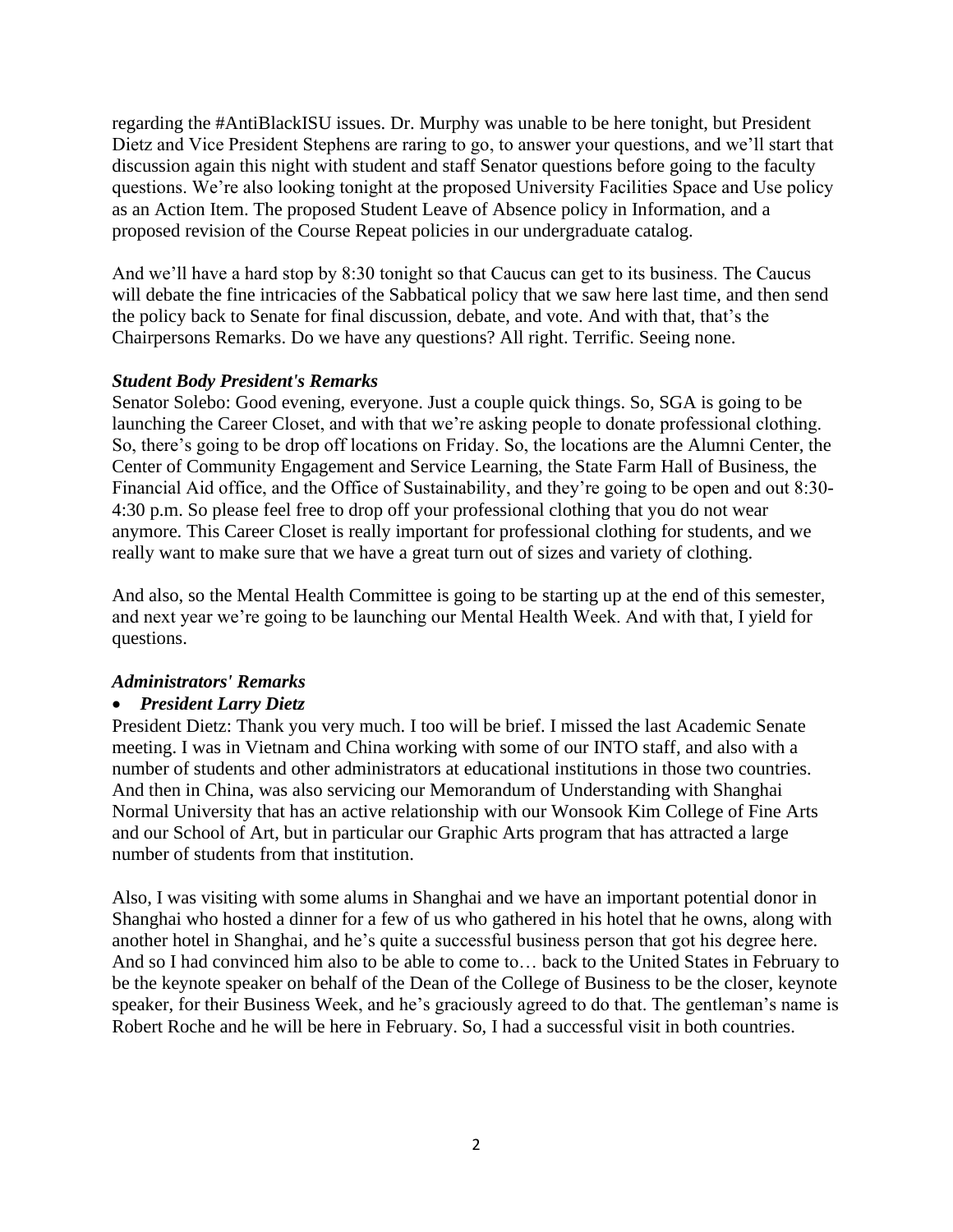I had a meeting this week, which was a regularly scheduled meeting, with our Board Chair Julie Jones. She and I are meeting on a fairly regular basis now, and talked about further activities for this year and for next year.

Also had this morning, the second meeting of the group that is a gathering of students and administrators talking about the anti-black issues on the campus. I thought it was a productive meeting today. And we have the Housing department today reported on issues in housing and some of the training activities that were going on that they were trying to also incorporate into next year's recruitment cycle. Also a report from our Office of Equal Opportunity and Access was shared today. And we also agreed that our next meeting, perhaps, would be a training session for our small group to be trained on issues related to the issues they'd brought up previously and this is… the training was suggested to be the person who participated this last week with a group here on the campus. And so, I think we're going to try to slate that for the early part of January, and that will be our next meeting of that group.

And then finally I'll say that I agree with a lot of Senator Kalter's observations. I too went to an institution that was on a quarter system, and it seemed like that you were always kind of running pretty rapidly. But I know that many people have felt that for this semester, and a lot of pressure, and I just hope that you all have a terrific Thanksgiving, and maybe get some good food, and a little rest, and we'll come back and finish this semester up together. So with that, I'll yield for any questions.

Senator Horst: Welcome back.

President Dietz: Thank you.

Senator Horst: It is November and is now the close of the football season, and the Birds did pretty well, except for they lost their quarterback. And as I think my family indicated to you, we've been going to the football games for quite a long time, and this year it really changed because of the change in the alcohol policy. We have very young children. They're now six and eight, and it's become sort of like going to a frat party for us. And I was just wondering 1) how that decision to make that policy was made and 2) what sort of steps are you going to do… you and Larry Lyons to evaluate the effectiveness of that policy, and will the Athletics Council be involved in that evaluation?

President Dietz: I'd say the answer to the last question is yes. I can't imagine the Athletics Council's not interested in this. The way the decision was made to begin with is that most institutions in the Missouri Valley Conference allow alcohol at the games such as that. We never condone behavior that is vulgar or disruptive to the whole fan experience. I think… I've talked with Larry Lyons and I think he's responded to a degree about your specific incident. But we do have monitors and I think the best thing when you experience something like that is to call somebody else and not try to confront the person, because often times the person you might be confronting may not be operating rationally and logically, otherwise they might not have been doing what they're doing. So, we do have monitors that watch the game, and we can have police come in, and we've escorted people out of games. And so, I think since we're new at this, a little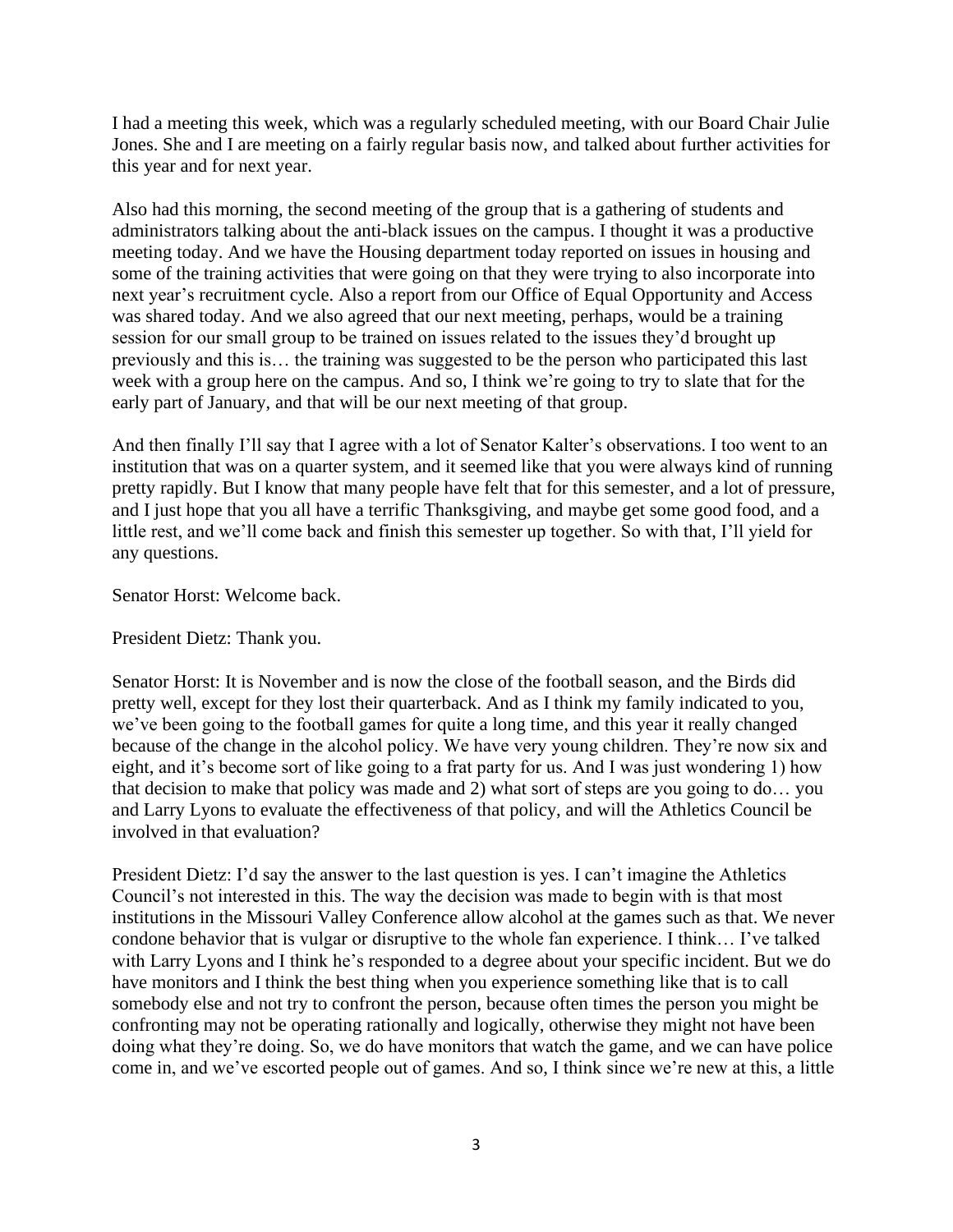bit, that we're going to have a little bit of a learning curve on it, but I'd be happy to talk to Larry again and encourage him to involve the Athletic Council.

Senator Horst: Thank you.

Senator DeGrauwe: Going off of what Senator Horst was saying, my cousin came out to the last football game to see Senior Night, and the conversation came up of, why did we start selling alcohol at games. And one of the things that she told me was that in the past Purdue didn't, and then they did start selling, and they saw drastic decrease in the amount of alcohol related incidents due to not having to drink so much at tailgating because you don't have to drink at... because you would be able to drink at the games also. Are we going to be looking at any of the statistics based on if there's alcohol related incidents between last year and this year to see if there's a correlation on that?

President Dietz: Yes. I've talked to Athletic Director Lyons about that and they're looking at those kinds of incidents. And I would say most other institutions when we were considering moving in this direction, we looked at what happens at other institutions and that's been their experience as well. There's still going to be folks every now and then who are not using good judgment, and we need to have protocols in place to handle those individuals. But I think that was the feeling that we had from other institutions as well, is that, one, perhaps more people will come into the game versus tailgating outside and just staying outside, and perhaps if they can have a beverage while they're in the game, maybe that'll cut down on some of the folks having too much to drink outside of the game, and then bringing that behavior into the game. But I know he's collecting information and they're wrestling with how best to deal with the instance that Senator Horst talked about, but also to kind of reassure themselves and others that, you know, what the actual statistics are; how many of those incidents are being reported.

## Senator DeGrauwe: Thank you.

Senator Pancrazio: Yes. I'm pleased to see that there have been some follow up with discussions that came up from our October  $9<sup>th</sup>$  meeting. There is one additional I'd like to follow up, Senator Hollis on the 9<sup>th</sup> had asked... had discussed the relationship between African American students and the ISU police force. And following along with that I believe that your response was that you would take that up with the Chief of the ISU police. In that light could we make some special request to find out about the… how integrated the ISU police force is. Are they representative of our student body and our goals towards diversity? Also could we get some information about their training for diversity and for implicit bias, and things like that. And also request comment from the Chief of Police about an incident that occurred on June  $26<sup>th</sup>$  in which the ISU Police stopped an individual that had driven his car on the Quad. Let me see. This individual also failed a field sobriety test, this according to a Freedom of Information Act, and was uncooperative and was also found having large amounts of cash on him, and apparently told police that he was looking for Veterans Parkway. However, instead of being detained, as most people would that would fail a field sobriety test, this individual was… his car was parked for him, according to the Freedom of Information Act, and then he was allowed to call an Uber. And the difference, I think, and I think the point that Senator Hollis was making is that when there are traffic stops for African American drivers, there's often this show of force, calling in back up, I think the Twitter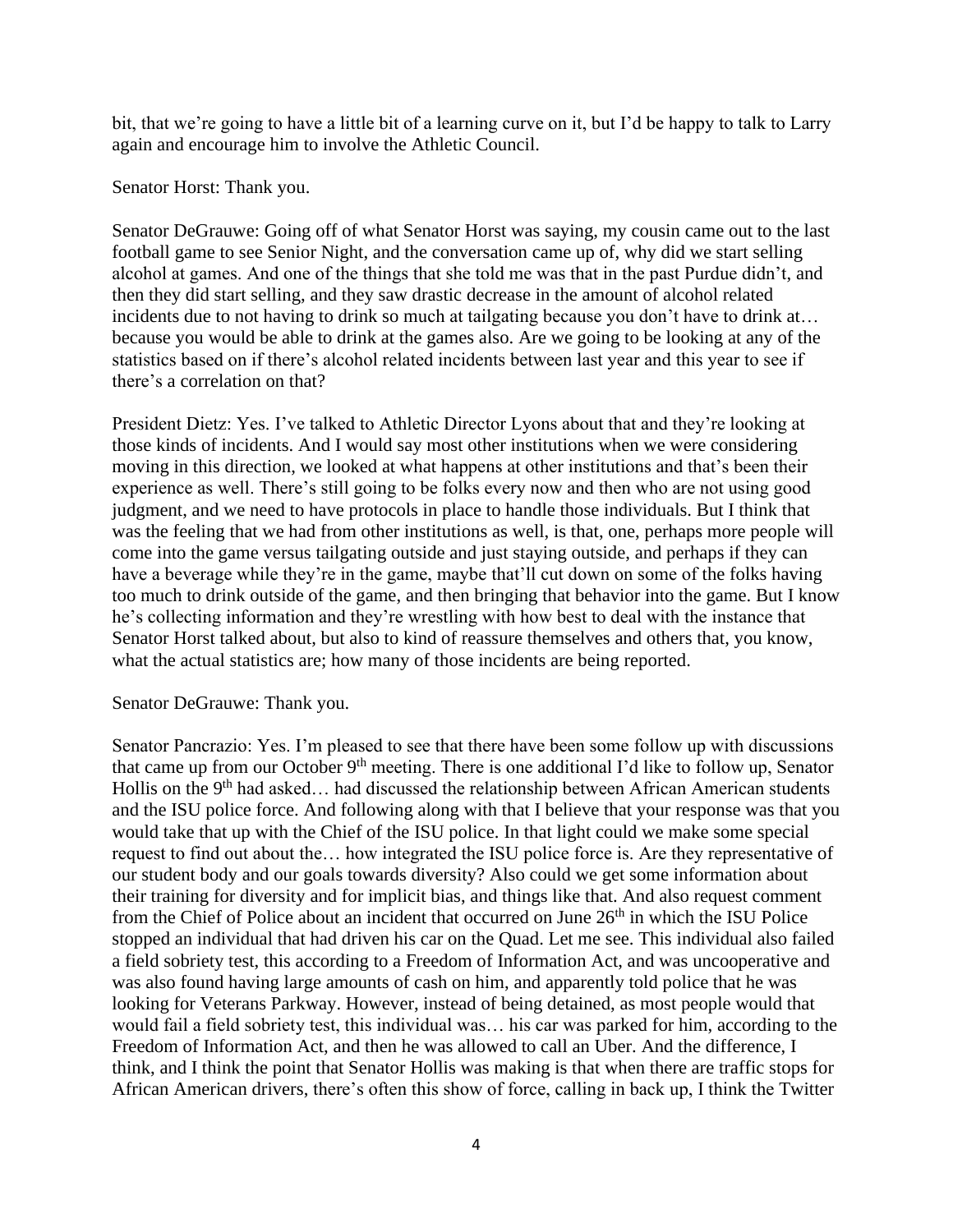feed had showed many in this. However, in this instance, the driver was white, and was allowed to go and was not detained. How… and the question for the police would be, how are we not to conclude that there is a difference in the enforcement of law.

President Dietz: I appreciate the question. I don't know if Vice President Johnson has any data with him tonight relative to the composition of the police force; we can certainly get that. And related to other trainings as well, I don't think… I shouldn't be speaking for you, Vice President Johnson, but I would imagine you're not prepared to talk about all the trainings and such either, but I'll yield to Vice President Johnson for a moment.

Vice President Johnson: I am aware that we have been certified, and have gone through probably most of the standard and beyond standard type of training that is out there, as relates to discrimination, implicit bias, and things of that nature. As a matter of fact, it's one of the topic areas for the group that we've got pulled together with the #anti-black students. We will be addressing that area as well. But I will tell you that with some of the entities, we've gone back to ask them to give us even another go round, or another level of training in that sense. We've had people push back and they say we're basically going to be taking your money because there's nothing more beyond what it is that we've been providing you all in that sense. Now, that doesn't mean that we can't do more though. There might be other entities outside of what typically law enforcement does, or the entities that they go to in order to provide that type of training. But we do have the numbers, I've looked into those numbers. We'll be providing that information back to that group, and they do want to have some discussions as relates to that incident and others.

Senator Kalter: Further questions for Senator Dietz? All right. Seeing none.

# • *Vice President of Student Affairs Levester Johnson*

Senator Johnson: Actually, that being the case, I really don't have any major updates, besides what President Dietz (Senator Dietz) has shared with you all, as relates to the update on the meetings with the students regarding the anti-black issues. I also would like to wish everyone a great Thanksgiving break, and to get some rest, and to be ready for the next two weeks that comes after that, in order for us to close out this semester. And with that being said, I'll yield for any questions that you may have as well.

Senator Nichols: Just as a follow up, earlier in the semester when you were telling us about the students sleeping in lounges, you thought that some of them might be in that position throughout the semester. Was that the case? Do we still have students sleeping in public space?

Senator Johnson: Thanks for the follow up. We do have just a few, but we were able to actually get out the majority of those students, out of those rooms, and out of those situations. So, I think all of the students are out at Watterson, as a matter of fact, and I think we just have a few over at Tri Towers at this point.

Senator Nichols: Thank you.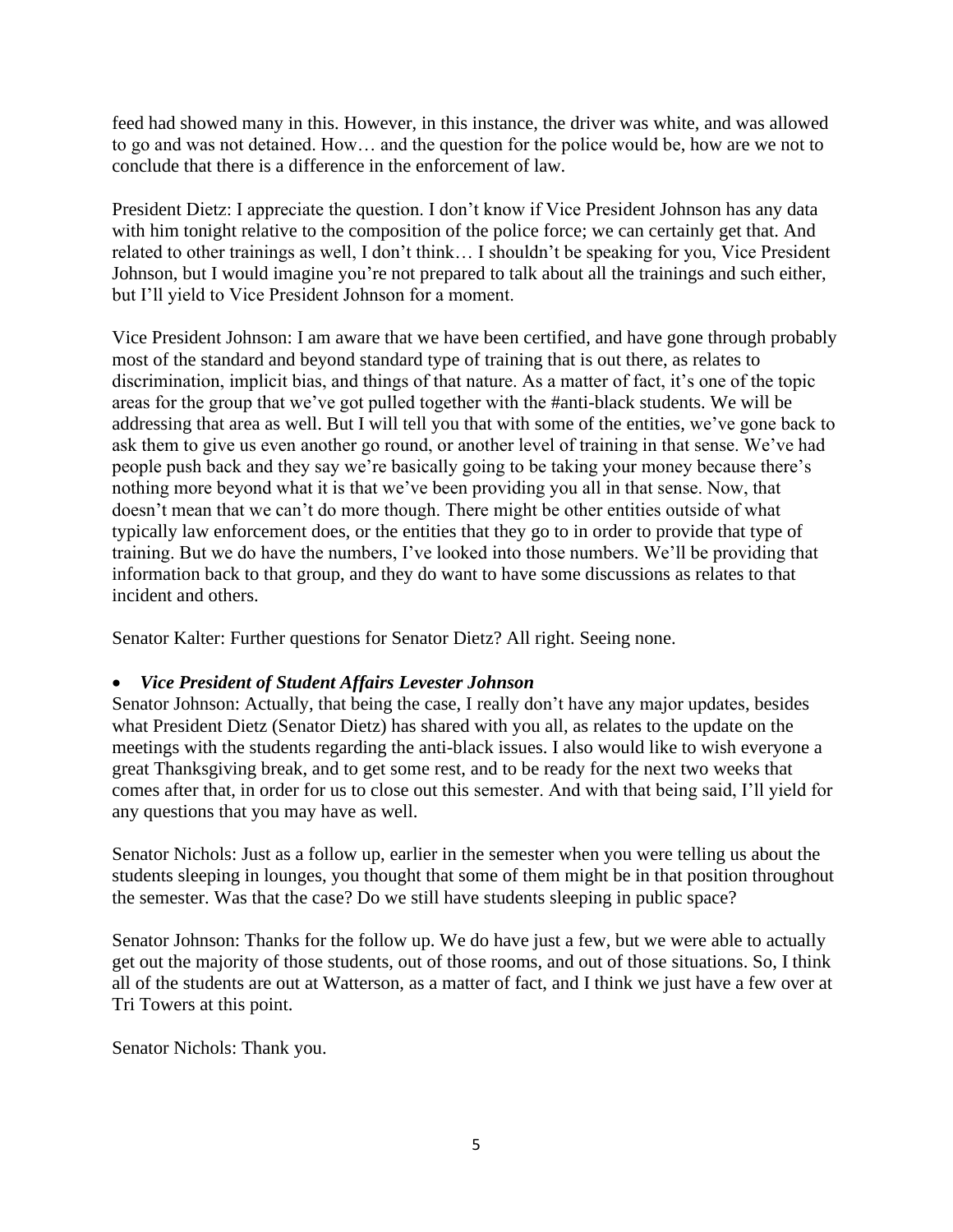### • *Vice President of Finance and Planning Dan Stephens*

Senator Stephens: Thank you, Senator Kalter. I've got just a couple of items to cover tonight. The HR (Human Resources) and Budget Office team is currently working on the process at this time of the year to implement the faculty and staff merit increase that takes effect in January. There is, as you can imagine, a number of processes that have to be put in place. Because there's training that had to be provided for people who are new to the process here, as well as a great deal of work getting the systems ready, but everything's going well. Sandy, our AVP over budget, said that for those involved in the process, the system will open up on the  $6<sup>th</sup>$  of December in order for all the approvals and the final data to be entered in order to get processed in time to become effective in January.

The other thing that they are working on is on January  $1<sup>st</sup>$  is also the beginning of the legislative law on the increase in the \$15 minimum wage. The first one-dollar increase, which moves the current hourly rate from \$8.25 to \$9.25, becomes effective January 1. For those individuals we have a number of students who are at that level working for the campus, they will… the paperwork is being prepared, the information is being prepared in the system, so that they will see that increase occur and show up on their January 31<sup>st</sup> paycheck, which is the first time it will show up. So a lot of efforts going along those lines.

From an IT perspective, I wanted to give a special thanks out to Charley Edamala, and his team, and actually a number of members across campus, and there may have been even some members here in Senate that had participated, but just recently over this past weekend, we did a major migration over for our Peoplesoft, a couple of our major Peoplesoft applications. The Campus Solutions and our iPeople moved over from an Oracle hosting site over to a different hosting vendor that we just signed a new agreement with. And it was a good eight to nine month process of getting prepared for that. And talking with Charley, thankfully it went out… it went over without a hitch, which is what the goal is whenever you're shifting systems, that in theory they just simply become a non-event, and so since we really didn't have a lot of things to fix over the weekend, it was a big success. So if any of you were involved in that, or if any of your staff or students were involved in that, please send our appreciation for that, because that was a major migration. And the new contractor that we're working with, the new agreement, actually not only will it be a higher quality of service provided for the next five years, it's actually a lower cost to the University, so it's a win-win all the way around.

And then lastly, I wanted to follow up with a question that the Senator asked about the parking, especially as we head into the basketball season around Redbird Arena, especially on nights when there are classes over at Turner. So, I spoke with Nick Stoff, our Director of Parking, and he said that although they typically don't make this as a large public announcement because there have been people who have attempted to abuse this, but actually for students and staff who are needing to get to Turner, who have classes that night that the parking lot next to the Athletic arena is very, you know, is certain used by the Athletic division in order to sell parking spots but right across the street at, I think it's lot G53 that there is special parking spots available for students, faculty, and staff who are there for classes. They just… whenever they pull in they're just simply to tell the attendant that they're here for classes, to show their regular pass, their parking pass, and then there are spots that are designated in that particular lot in order for people to park. So it's not… they try to monitor and advise… offer as much lot spots as they can, they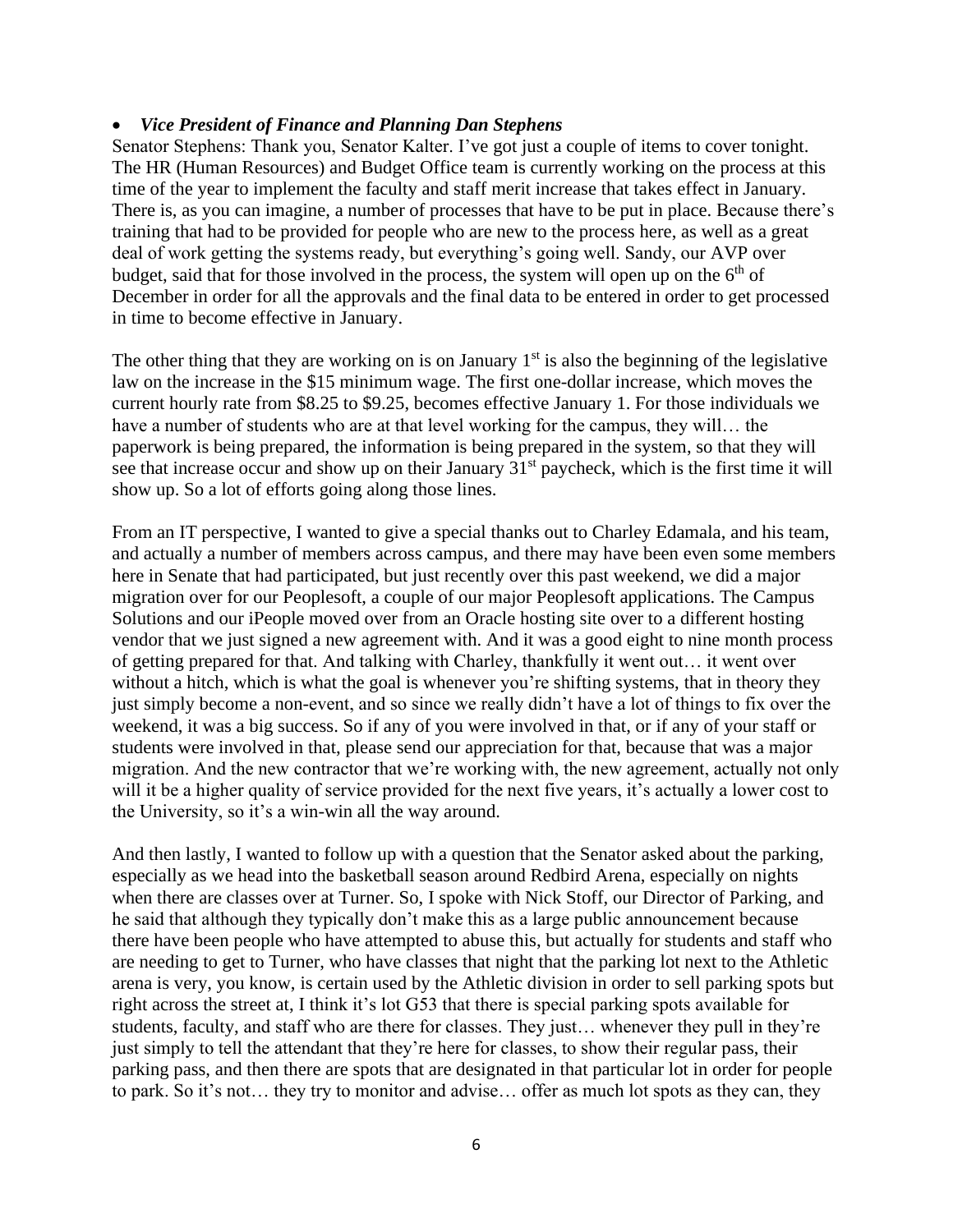just don't advertise that particular announcement because they'll have people who will come in and claim they're going to class, and they're actually going to the ballgame, so. Anyway, if there's any questions on any of that, Nick said if there's any questions with any kind of service that you're receiving and you're concerned about that, certainly reach out to the parking division directly and they'll be more than happy to help address that particular situation, or any others that you may be seeing.

Senator Kalter: All right. Terrific. Thank you to everybody who's working on our pay increases and thank you again to the President for giving them to us. And do we have any questions for Senator Stephens?

Senator Phillips: Hi. I was just wondering if you could give us an update on the negotiations that have been going on regarding the collective bargaining between the Civil Service employees and the University.

Senator Stephens: You're referring to the clerical unit?

Senator Phillips: Yeah.

Senator Stephens: Those conversations are continuing to go on. I just met a couple days ago with our Assistant Vice President for Human Resources, we talk about all the ongoing agreements we've got. We've got lots of the current contracts that are outstanding, and meetings are occurring literally on a weekly basis with a variety of the outstanding union agreements. I can't… certainly can't share with you any specific details because it's currently still in negotiations but we continue to work very closely with them and trying to reach a positive resolution for both the union and the University.

Senator Wall: I just had a question about… you kind of mentioned a little bit about the minimum wage hike and how that's going to be continuing for the next, like every six months, I believe, it changes. Is there any concern, or any discussion within the VFP division and adjacent divisions, such as like Senator Johnson's in regards to like student layoffs, is that like being a concern? I just know, speaking as a student employee and speaking with other student employees, that's a relative concern that \$8.25 is feasible to employ multiple students, but once it becomes a little higher than that it becomes difficult for departments to feasibly employ that many student employees so should students be concerned?

Senator Stephens: We haven't discussed that. We very much got a commitment to what the governor's trying to do. And obviously a number of those positions are in the EMDH division and Senator Johnson, I'd rather him answer questions about, you know, the future planning for that.

Senator Johnson: Right now, we have no specific plans. We're working on those plans, and I think you all have entered some conversations actually with some of the leadership within that area, I believe, right? Oh. I'm sorry.

Senator Wall: Me personally, no. But maybe…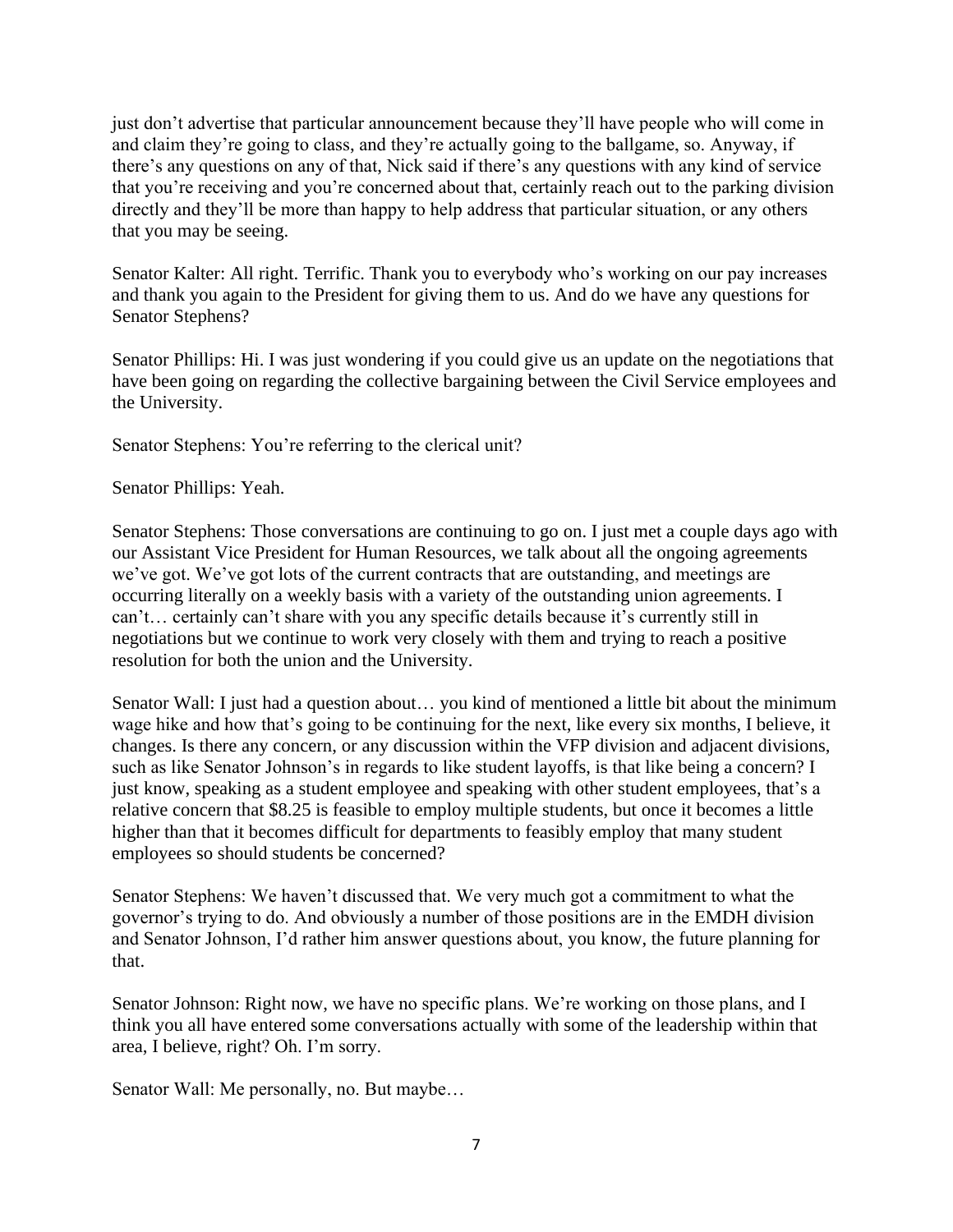Senator Johnson: Okay. Our staff, the director for that area, EMDH, as well as our Assistant Vice President have been meeting with some of the students and student managers over in that area. That's one of the topic areas that they voice concerns about, and I know that they've recently been having some meetings in that area. But we are meeting in order to determine our roll out plan of how to address that as well. So, we've not finalized those yet. Okay?

Senator Wall: Thank you.

Senator Johnson: Yep.

Senator Kalter: Further Questions? All right. Seeing none. We'll move on to our Discussion Item the Engineering discussion, and I just told Dr. Dietz a couple of days ago, it's probably not necessary to do a big preface to this one, but I'll hand it over to him in case he has a couple of few words to say before we begin.

#### *Discussion Items:*

# *Engineering Discussion (President Dietz) 10.31.19.01 MCN supports Engineering (Dean Neubrander)*

President Dietz: I would just like to again kind of provide the context around the topic here, and also to say that the letter from Dean Neubrander was an unsolicited letter, related to how Nursing and Engineering might work together and she thinks it's a good idea, and you can read the letter that's there.

But the discussions really came out of discussions that have been going on at the state level for some time, relative to workforce needs of the State of Illinois. And one of the areas, while there are a number of Engineering programs throughout the State of Illinois in both public and private institutions, the number of engineers that are being produced by those programs are not meeting the needs of the companies that are hiring engineers. So, there's still a huge demand for more engineers. So, the workforce need issue is one that I know that's foremost in the Governor's mind, and many other legislators, so the need is there. Secondly, as we began to look at the need for Engineering, and ISU's role potentially within that, we asked the Educational Advisory Board to look into this issue for us, and they made recommendations that perhaps the two most important areas to go into would be into Mechanical and Electrical Engineering, followed, you know, as a potential distant third, maybe Civil Engineering, because we have a Construction Management program that often time works with civil engineering. But right now, we're really not talking about that, we're only talking about mechanical and electrical. Some of the other conversation around this is that, is this an enrollment growth or an enrollment stabilization move? And I would say that first of all it's a workforce move, and then secondly, probably both, enrollment stabilization and growth. I think I've mentioned before to this group that the numbers of students in Illinois who are graduating from Illinois high schools has been going down dramatically for the last several years. That is not supposed to correct itself for at least another half a dozen years and so the market, if you will, for first time students is declining in the State of Illinois. If you add to that the out migration of students, and for many, many years we've been number one or number two state in the country in terms of the number of students who leave the state, and a major reason for that is the third largest city in the United States is Chicago, and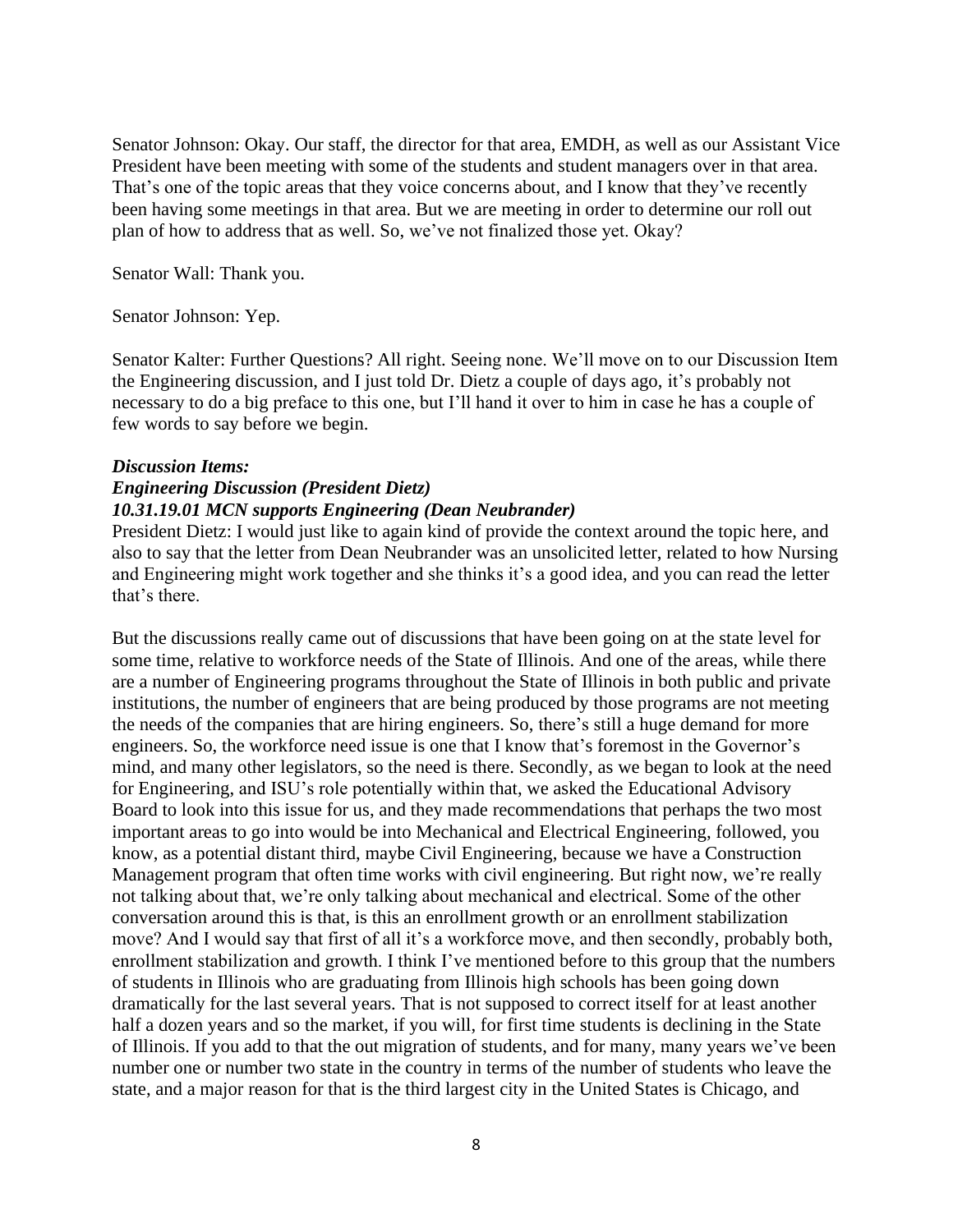there's I think at last count somewhere around 130 universities outside of the State of Illinois who have recruiters who are living in Chicago. So, the competition for that declining market has increased pretty dramatically. So, we brought this up quite some time ago with a group of faculty who teach engineering courses, and engineering physics, and engineering systems, and talked with them about the possibilities, and they've essentially taken over the discussion from that point. There've been recommendations that have come back from them that said basically that this is worthwhile doing. We've made a presentation a year ago to the Board of Trustees, giving them a heads up about a potential of adding engineering. We've had meetings with academic department heads about any concerns that they've had. We've had previous presentation to this body. And next steps for this, potentially will be to hire a program coordinator for Mechanical Engineering, and a similar person for Electrical Engineering to move us further along on the project. I think the last time that we talked about this, we had several good discussions that still need to be considered as we move forward, and one was the retention rate of Engineering students who potentially would be in that program, and I think some of our simulations maybe reflected that our retention rate in the simulation was higher than perhaps it might be. So, the point was, where else do we have for those students who might want to go into engineering, and actually did that with the idea that they would be successful there. And either through not being successful there, or through lack of interest in that field, that we would have other places for them to go, so that we're not losing them to the university community. So, I think both of those issues were very important to be considered and will consider those for the future, so.

We also have received encouragement from the Illinois Board of Higher Education to put an engineering building on the capital list, mainly for that workforce need issue, and we've been successful at that. And so the building is actually on the list, so. With that, that's just kind of a recap of the highlights that I remember from that, and I'd yield for questions or amplification, or additions to the comments that I just made.

Senator Kalter: Terrific. So, as I said at the outset, we had this request from the students on the Executive Committee, so I'm going to start with questions from students and staff members who were not at the Caucus.

Senator Campbell: If I recall correctly from the sheets that we were given, the presentation that was given, I believe it took like eight or ten years to be about even or in the red for the program. Is that standard for most programs? Ahead. Behind. How does that kind of match up to other programs?

President Dietz: I would say that it'll vary by discipline, but particularly in this case, you know, building a building is a big deal. And so, you know, that spreads it out a little but more, but it's not an unusual thing whenever you're starting something of this nature. I'll yield to Senator Stephens to perhaps add to that.

Senator Stephens: Yeah, that's correct. That's why it was important for us to at least… to begin to have dialogue with the IBHE and the Governor's office, because if we're fortunate enough in the next legislative hearing for them to add potentially award that particular building to it, that definitely changes the dynamics of the fiscal model and the necessarily types of revenue and resources we need to establish, you know, a new program like this. Fortunately, the Engineering,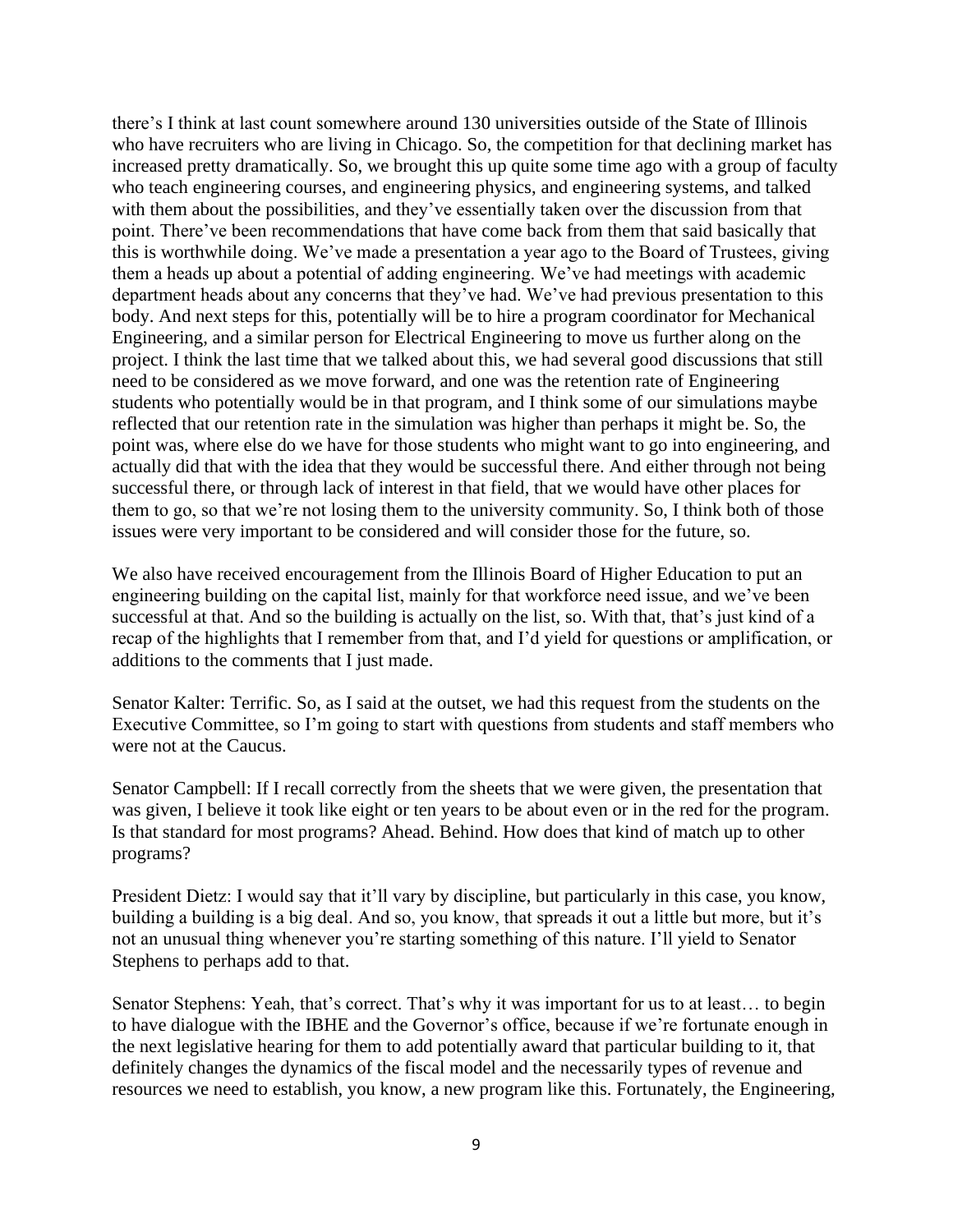as President Dietz said, the Engineering programs are very much in high demand, not only within Illinois, but across the country. So, our ability to recruit students, not only domestic students but international students. So, we'll have a much more comprehensive university program and profile. And yeah, it's very true that the attrition rate associated with those types of students to graduate from Engineering's a lot tougher. But we're very confident for those who choose to not continue down that path, that we've also got excellent degrees that may interest them, either in computer sciences, or in other locations to where they won't leave the university, or very academically strong students, which is exactly the students we're hoping, you know, to recruit.

President Dietz: I might add, that I was on a meeting (conference call) today with presidents and chancellors, and was just informed today that the Governor appeared on another campus yesterday and wanted to have a press conference. And the press conference was about the reinvestment in higher education. And I think all the rest of the presidents, including me, were jealous of the president who reported that when the Governor came on campus yesterday, he announced that he was going to release capital money for a project, and that was the first time we've ever heard of a release of any capital money. So, we're all hoping we're going to get a call from the governor saying we'd like to be on your campus as soon as possible, so perhaps the same thing can happen to us. But I think there is an appetite for some movement on capital expenditures now, and that's really something we haven't heard in ten years. So, that's a big deal.

Senator Wall: I know obviously you can't give site-specific information, but is there any speculation onto locations for this building? I'm thinking it's going to be largely probably around the size of the Science Lab Building if I'm just guessing. So, like given a campus that's already at like very high space constraints, what's going to be moving around, or knocked down, or recreated to make space for this program?

President Dietz: There have been several locations that have been discussed, nothing's been finalized at this point. We have two groups that are looking at that. One is kind of a master planning group that's helping us look at the overall campus structure. The other is our own internal planning group. There's some space on the north side of this building where we own a number of houses and we own a couple of small apartment complexes and so forth, so that's one location. We were looking at one time at the South Towers location, well, that's going to be a new residence hall so that takes that pretty much out of, you know, out of contention. But I think we would like to have it somewhere as close in as possible to eliminate a lot of foot traffic. I think there was speculation at one time that it'd be out somewhere on Gregory Street. We'd even talked about the John Green building, am I remembering that right, Dan?

Senator Stephens: Yeah, we looked at that. That made the John Green building area… John Green it… depending on how we are able to roll this out. If we go through the planning process at the word of the consultants and we're able to begin to recruit students while a building is being built ,we may end up, you know, temporarily using parts of buildings, and having lab… mainly for lots of lab space while the buildings being built. And so, we may be able to use the back section of the John Green building for a few years. I'm, like President Dietz, our goal is to place an academic building of this size as close to the campus, as close to the Quad, as possible. With a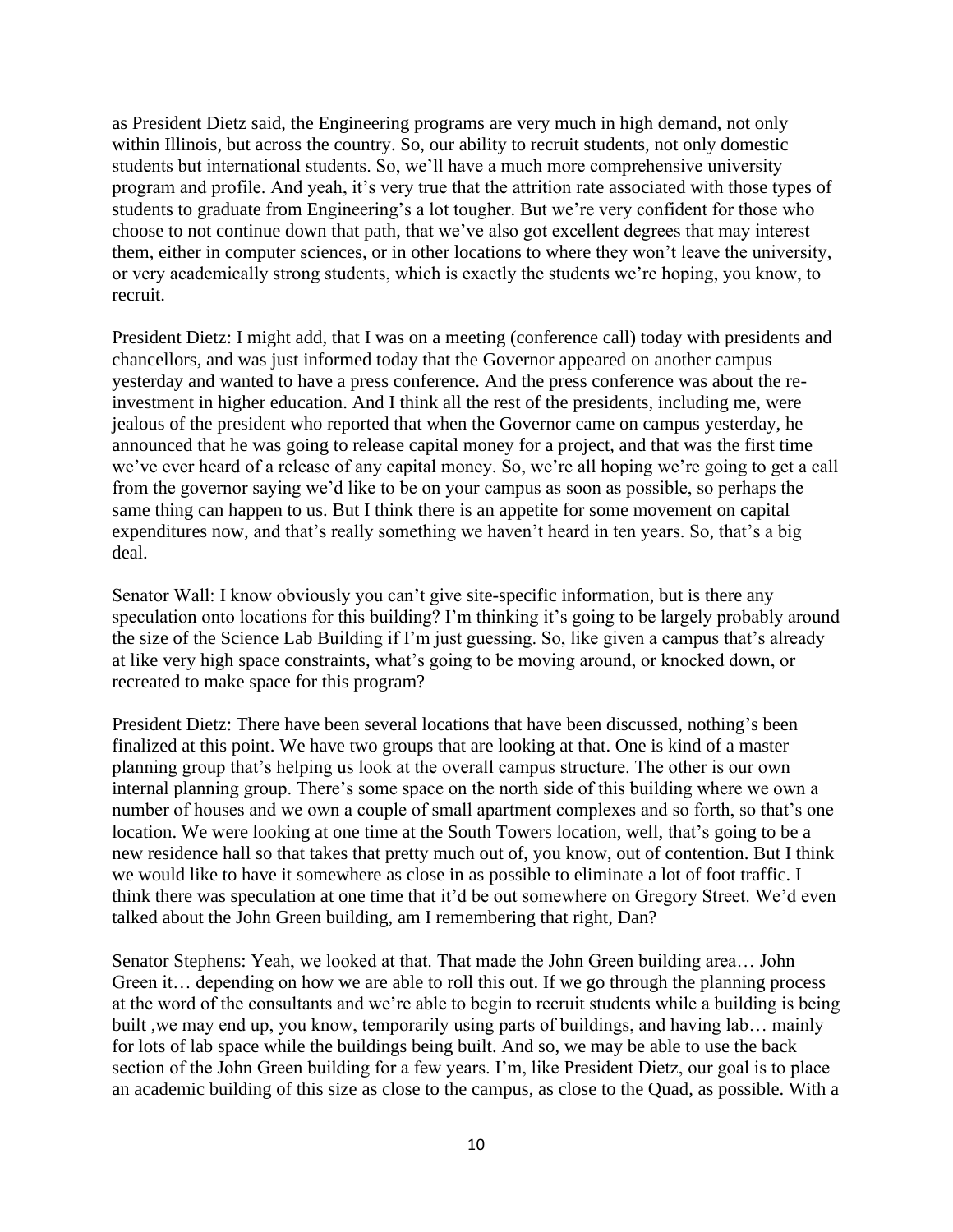high profile, because it should be a brand new building, and a showcase building, so we'll look for every opportunity to place it in an ideal place, very similar to what we're looking at the housing project, so.

President Dietz: I will say that I hear a lot of rumors, and one of the ones that I heard was that it would be out somewhere near the recreation fields out on Gregory. (Laughter) That was a first I'd ever heard of that, and I said I don't think that probably would be a great place… it's a great place to have recreation but not necessarily a great place to have an academic building. So, we're hopeful, as Senator Stephens just said, we're hopeful to have it as close in as possible, but right now we don't know the square footage. We have some estimates of that, but that's what these new program directors can really help us with, because they will have experience in each of the fields, and they'll tell us how many classrooms we need, how many lab spaces we'll need for the roughly the amount of students that we think we can accommodate in the program.

Senator Campbell: I'm sure that there would be interest, and we would look for interest in like… I don't know if corporate sponsorship is the right phrase, but like corporate partnerships in terms of like the building and putting money into the program and I'm sure you can't touch on that, or I'm sure that's in the very beginning stages, but do you think there would be… Would we have the funding cleared to do an entire building on our own if we did not have corporate money, if that makes sense.

President Dietz: The quick answer is yes. As we started thinking about this and planning for this, I asked Vice President Stephens as we were doing some of the simulations on this, I said, first of all, I think we can get some state money to help us out on the project. I don't know, but let's assume not. They're becoming more and more a reliable partner but we've been through times when they haven't been a reliable partner, so let's assume not, in terms of state support. But I do think we'll be able to get something. And I said the same thing in terms of private support. I've had conversations with a number of corporations who are very interested in this. The last time that the CEO of Rivian was here, I had a private conversation with him, and he's very interested obviously in electric car manufacture company might be interested in electrical engineering, and so he said he'd be very interested in talking further about that. The Brandt Corporation, that's another local company that moved here from Canada. They make a lot of augers, and elevators, and those kinds of things, mainly for grain, and that would bode well for both mechanical and electrical. So, I think we'll get some support both from the private sector and from the state, but the simulations that we've done right now assumes that we won't get any help from anybody and we can still do it.

Senator Campbell: I recall also from the previous session that it wouldn't be its own school or anything like that. Would it still be kind of fostered under two different schools and what would that look like if we start it up?

President Dietz: Yeah, certainly to start out, there are two colleges that house the potential for both the mechanical and the electrical, and they are located in two different colleges. I think we'd have to go through some growing pains, and right now, I don't think we see any reason to have an organizational change on that. But as we grow, perhaps the growth might necessitate that, but right now we're not seeing any organizational change with that.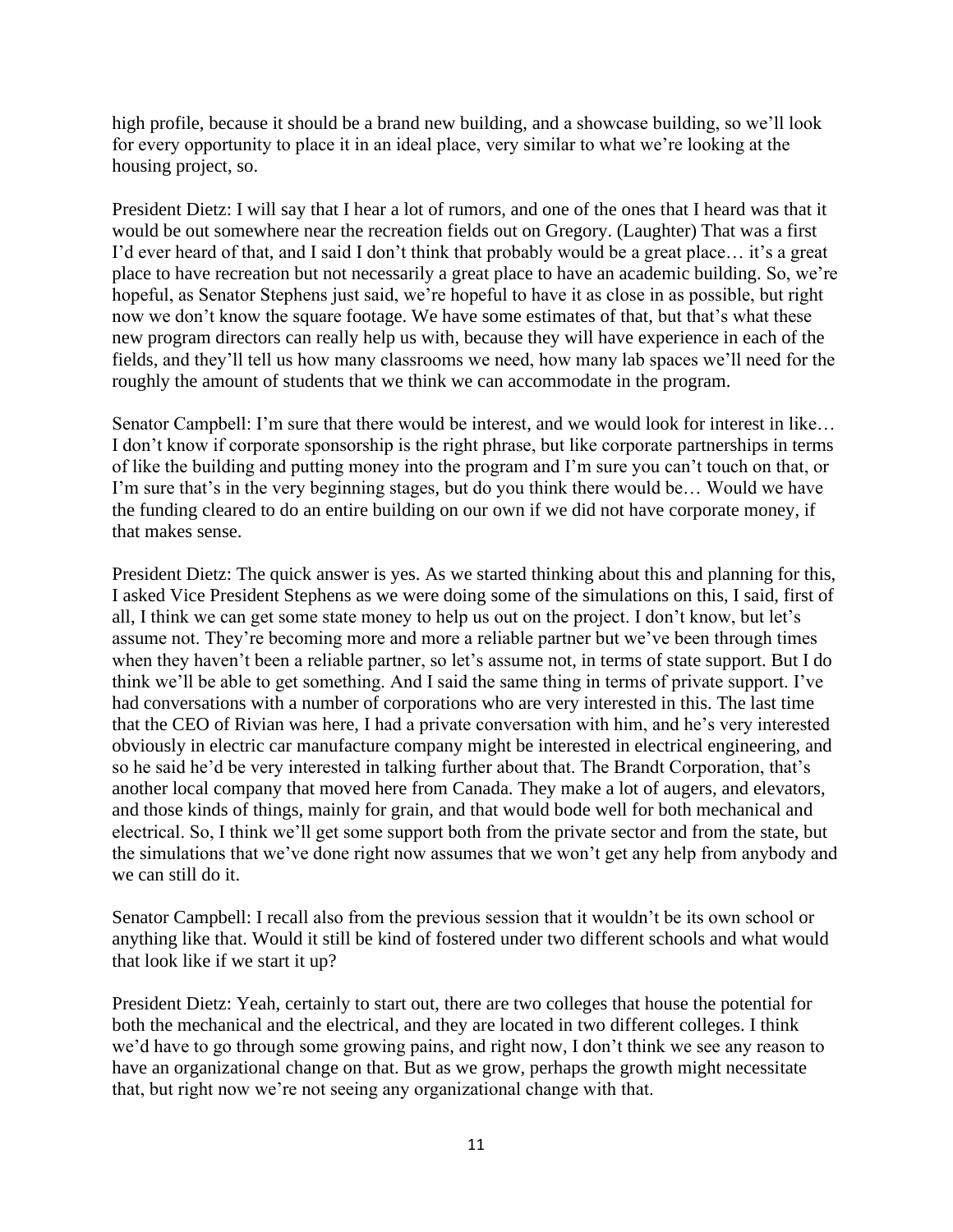Senator Kalter: Senator Campbell, I think at the last session here we had talked about maybe it'd be a good idea for them to run the financial model on that, just so that the campus knows, like, if and when we ever do get there, what would that additional cost be.

President Dietz: Right.

Senator Horst: I more have a comment that came up from our faculty meeting. I updated them on the progress with the idea, and there was a sense of dismay that the Fine Arts building was being passed up. We talked about pots of money, and how a lot of the university projects have come out of different funds, and by all accounts, this will come out of different funds, but there's now a growing perception that our building is not at all a priority. And so I am hopeful that the government, Governor will visit our campus and have millions of dollars, but I think it's important when you do discuss this that you do acknowledge that the new building, from the perception of the Fine Arts faculty is coming perhaps at the expense of our now almost decades old request for a building.

President Dietz: I appreciate the comment. And you didn't ask a question but if I can respond, I would say that the Wonsook Kim College of Fine Arts is a high, high priority for the University. It has moved into a different category in terms of funding, state funding, but it's still a high priority. I talk about it all the time, and I'm hopeful to get a call from the Governor to say that it's time to release the funds. But it's been approved, as you know, for ten years. There has been last spring a little bit of movement on some of the money, not a lot, but there's about nine million dollars that was approved to begin some of the process on that building. That has not been completely released by an agency called CDB that has to approve the release of funds, and there's not been too much of that released there. But CDB will release the funds, it's just a matter of when on that nine million dollars, and then the balance also is a when. I have been using the Wonsook Kim donation and investment in the college as leverage with other legislators and with the Governor, saying that we're doing our best as an institution, and our alums are helping us with that to continue to advance the college. And one never knows how much leverage you have with that, but certainly it helps us that we're investing donor money into that, that's been getting some attention, so. I will pledge that I am going to continue to advocate for Wonsook Kim College of Fine Arts. I appreciate your comment.

Senator Mainieri: If I recall that this will be our first differential tuition exploration, right, with the engineering program.

President Dietz: Right.

Senator Mainieri: And I wonder if you could talk a little bit about… does this mean that we as a university are going to be considering other programs for differential tuition opportunities, and what you see as the implications for that.

President Dietz: Sure. The differential tuition discussion's been around for a long time. The Board of Trustees and myself have talked about this for the entire time that I've been President. Most other institution have differential tuition on specific kinds of programs. They tend to settle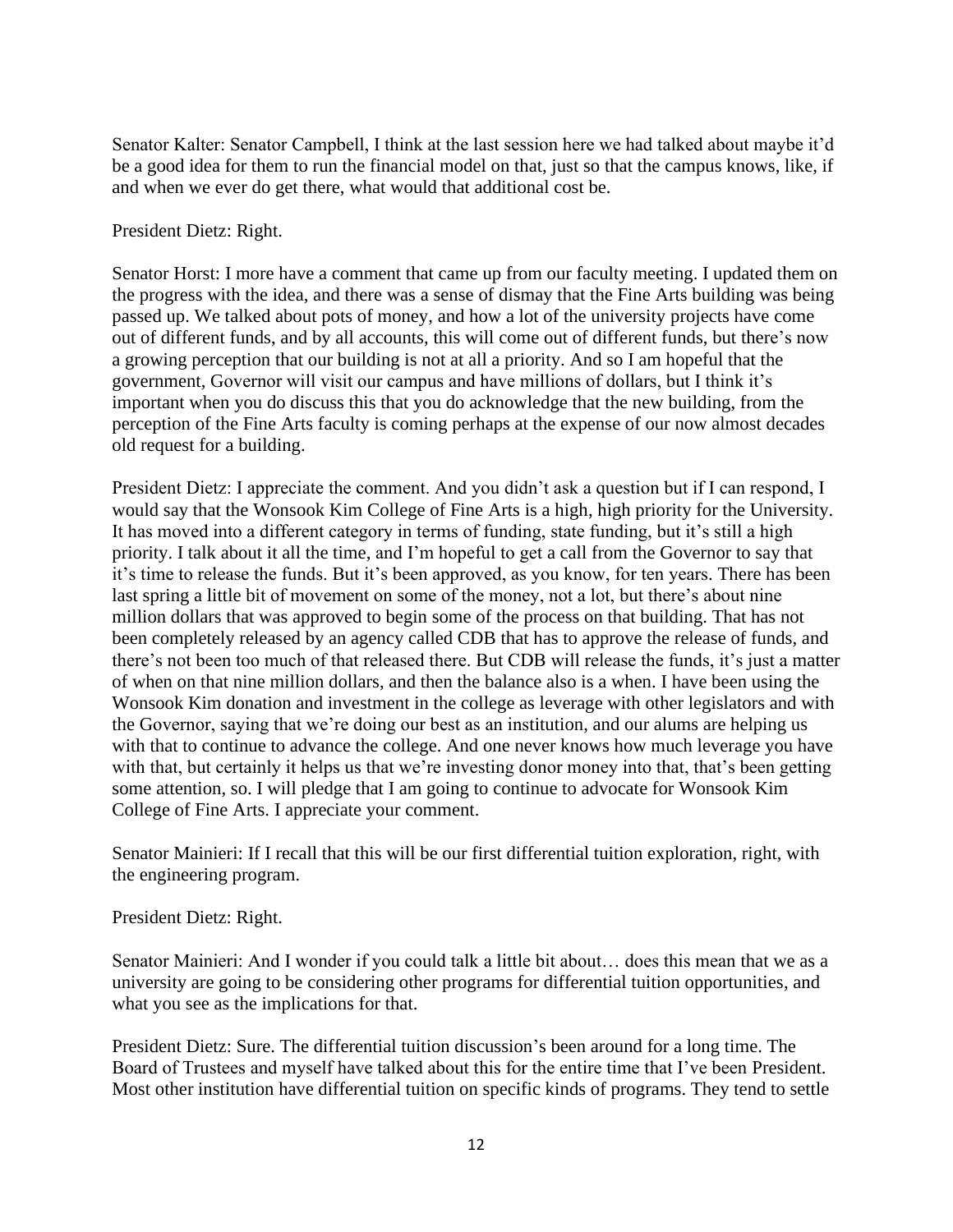in the areas of Engineering, Business, Nursing, those kind of high demand programs. We have not done that as an institution, and frankly, we're a little late to the conversation on that, I would say. The University of Illinois has very few people who pay the actual, what they would call, the first year student cost of attendance. If you are in practically any of their colleges, you're going to have a differential tuition to study Engineering, to study about any of the other disciplines. So, I would say for us, Engineering is a great place to start. I don't see us getting terribly far down that road. Business might be another place and Nursing, and maybe in reverse order, frankly. But I don't see us moving really far down that road, but it does open a conversation that most other institutions have both open discussed and closed and moved in that direction, and I think that's a direction that we should move into as well. But we don't have a lot of specifics on that right now.

Senator Kalter: I wanted to piggyback a comment on to Senator Mainieri's question, because I've heard concerns about this from some people in those colleges that you just mentioned. Not as much from Nursing, because I think that we all know that the Nursing program has a huge amount of demand that seems almost bottomless. But the concern has tended to be that, will differential tuition in the college… would differential tuition in the College of Business potentially have impacts on enrollments? And so, the comments that I am making are somebody else's comments, but I agree with them. And the first one is that it seems like we need to think a little bit differently about differential tuition with the Engineering programs versus the existing programs, because with Engineering, it's new and we don't have people who are sort of… we don't have an enrollment right now, so we can kind of set that where we think theoretically that it is appropriate. With the other ones, it seems like scaling up very slowly might be in order, in order not to dump enrollments as you're going up. So, that was the first comment.

The second was, we need to be really careful, and I know that the models have different ways of doing differential tuition, but not to destroy the Humanities, Social Sciences, and Arts here at ISU by basically incentivizing students to take their general education credits at community colleges or elsewhere. You know, because by putting that differential tuition on a gen ed, you're essentially saying, why don't you go to a community college to do that class. That has been, I think, across the country, and here in Illinois in general eroding the integrity of those fields sometime the rigor, it depends on the community college, but of the very liberal arts curriculum that will make engineers, nurses, business people most successful in their long term careers, and give them their STEAM, as I put it the other day. So, those were my two comments about that. Do we have other questions, comments?

Senator Solebo: So I have a question. This is kind of more general, but with the Redbird Rising campaign, so I know that the money's dispensed, like throughout a number of years, but how is that going to affect the Engineering program? And like, I just want to know kind of like the breakdown of the Redbird Rising campaign and like how that's going to affect everything on campus as well.

President Dietz: Well, we're not raising money for an Engineering program right now. That would be kind of a bait and switch issue since we don't have one. Redbirds Rising campaign, some of that is through estates, and so it's a deferred gift that we don't have and we won't have until a person passes away, and their estate comes to the university, so there's some of that. All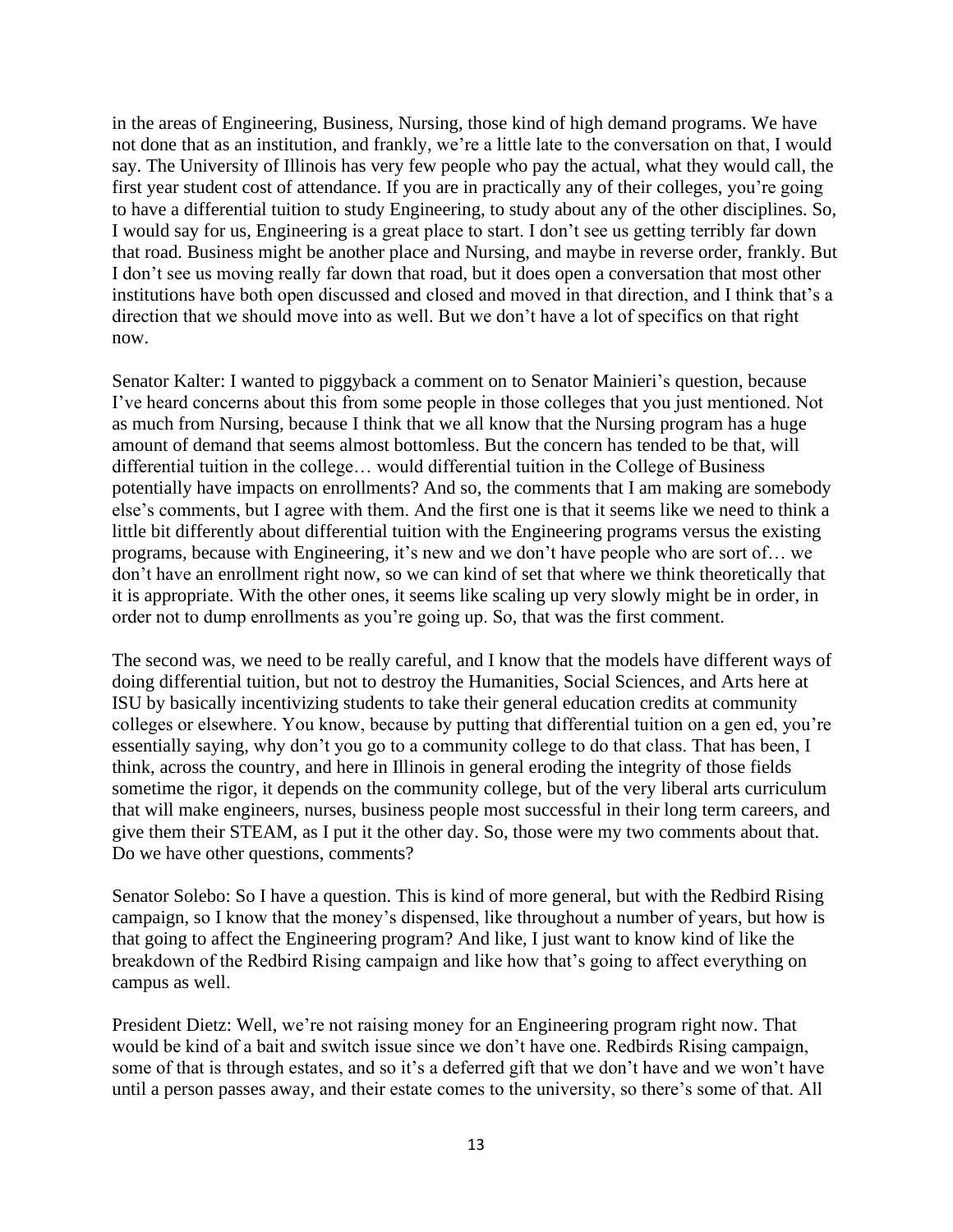of the money that's been either pledged, or collected in cash from donors, has generally fallen into three broad areas that we've been raising money for, and the biggest area is scholarships. And a lot of people can relate to needing money to go to school, and so that is not unusual in most campaigns that student scholarships are very popular for donors to give to. Secondary is in leadership, and the third area is in innovation. We can have Pat Vickerman, or the VP for Advancement come in and give you more specifics about all that, but I think he would agree that those are the three general areas. That money is not always readily available, as I mentioned, because some of it's deferred through estates. Probably 95% of the amount of money that we've raised is targeted towards something that the donors very interested in. So you get very little unrestricted money in any kind of campaign, just to say, well, here's for the good of the order kind of things; very little of that comes in that way. And so, the donors often times will determine specifically what their money… what they want their money to go to. So, we're not at a point of Engineering being a factor in that campaign, and won't be throughout this campaign, because the current campaign ends June 30<sup>th</sup> of next year. I guess somebody could call up today and say, hey, I hear you're going to have an Engineering program, I'd like to provide that building for you, and we'd certainly listen to that. But we've not been raising money for things that we don't have at this point.

#### Senator Solebo: Thank you.

Senator Kalter: So, I do have one last question of my own, but I wanted to make sure that nobody else had an urgent question, because it is almost 8:00, and so I don't want to… I want to…We should probably start winding this down, but I don't want to shut anyone else's questions off.

My question had to do with the P3, and I don't want this to be taken as a negative against P3s, because I think they can be a very good thing. But at the Caucus, I think it was, the potential P3 for this one was likened to a car lease which send my *Susie Orman* hackles up, because car leases are a notoriously bad, a bad deal. So, I wondered if you or Senator Stephens might detail just a little bit more, what's involved in a P3. I think a lot of people around campus might feel like, what do we owe, or what would we owe to the privates if we did a deal with them in a way that might make us feel compromised, or like we just got into hock with somebody and now we can't get out, or what have you. Because they're not very… they're not always very well known, and they can be structured in different ways.

President Dietz: Let me respond, first, kind of generally and I'm going to be calling on Senator Stephens to kind of fill in some gaps that I know that I will leave. A P3 is essentially a public private partnership, thus the P3. And it simply is that. It's a private corporation that's getting involved with a public entity, for example the university. And the first P3 that we were involved with was Cardinal Court, and that's been a very successful relationship. We anticipate doing the same kind of thing with the new residence facilities. But as there are private corporations that specialize in housing, there are other private corporations that specialize in academic programs. And the model that we were looking at through this is a really a University of Illinois Chicago model that used a P3 for an engineering building relatively recently. And so P3s help us with cash flow, and it allows the institution to essentially pay it back as we go. And as we've done that we've been able to buy the contracts out early, and that was the case with Cardinal Court.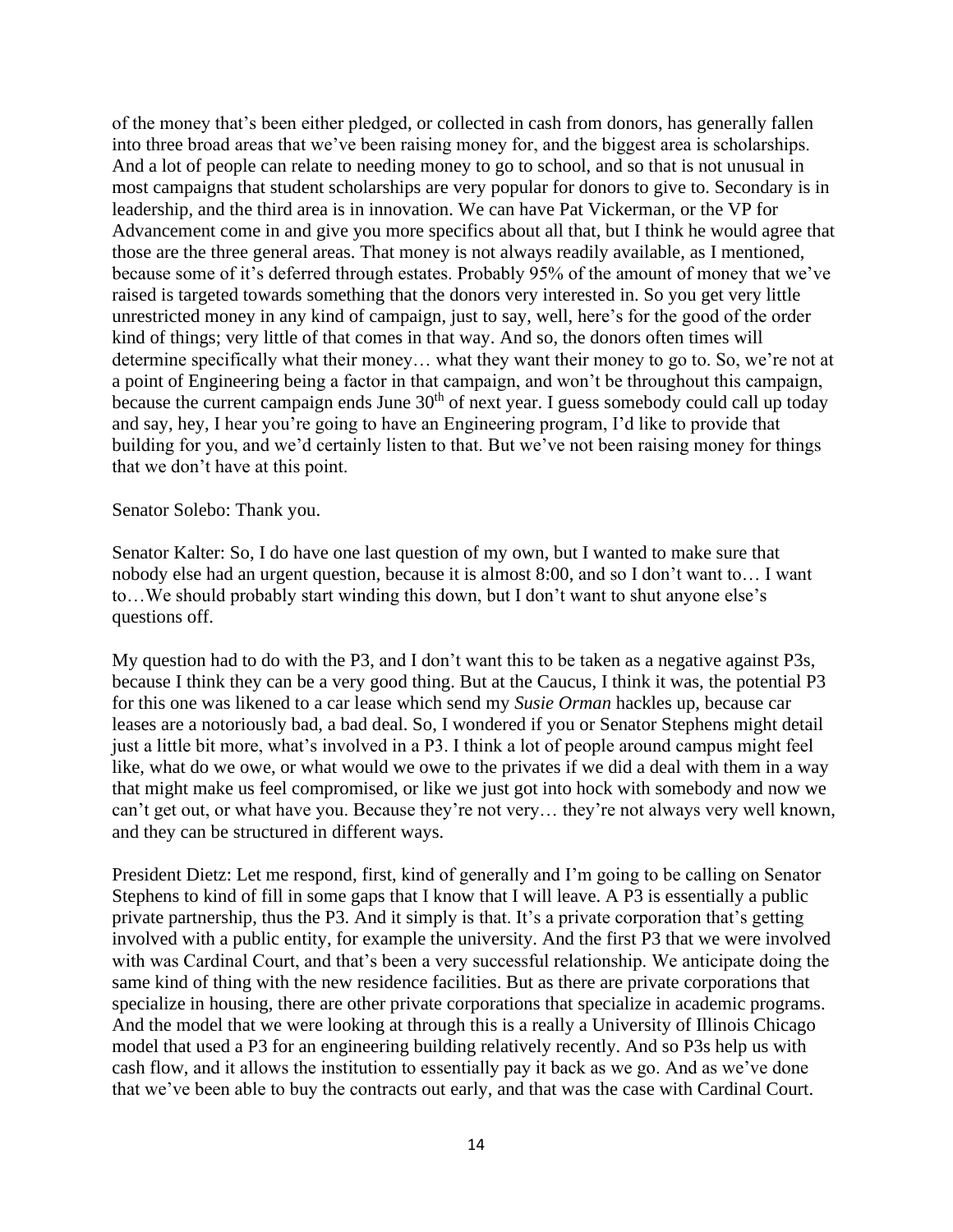And so, we'd anticipate the same kind of model with the residence facility and the same kind of model with Engineering. But let me stop there are pass it to my colleague, and have Dan fill in some blanks.

Senator Stephens: Thank you, President Dietz. That… He just summarized it quite well. The P3 model that's been used for housing properties on universities for well over a couple of decades has really paved the way for the question on a number of university campuses across the nations, especially public institutions, where the state was providing all the capital, providing all the buildings, new building. The states where states have struggled, the private sector has stepped in and said, we can use our expertise, we can use our financing in order to help you build a building, and then in essence finance it for you. And so it's the same thing with the housing project. It is a financing vehicle with an academic building it is a… it's called an affordability payment, in essence, for lack of a better phrase, it's a lease payment. But it acts the same way. They would, no different than the housing project, will have a 30 year amortization period in order to pay off the debt associated with that, an academic building works essentially the same way. There's just not a… the structures are a little different, by the end of the day they're essentially the same. And so we're fortunate it's not new, it's just more common in housing but it's showing up across the nation as the next wave again, where schools are needing to build new buildings and the private sector is stepping in because the states are struggling.

President Dietz: I might also mention that another advantage of a P3 is that they can move a lot more quickly, than going through university procurement and protocols related to that, which is very, very time consuming, and often times extends literally by years on something of this magnitude, the amount of time it would take to build something.

Senator Kalter: Terrific. Thank you so much, and unless anybody else has a burning question that they need to ask, we're going to move to our Action Items. Thank you so much.

## *Action Items:*

*11.01.19.04 Proposed University Facility and Space Use policy (Administrative Affairs and Budget Committee)*

*Proposed Facilities Use Policy Cross Walk (From Alice Maginnis- Legal) 10.30.19.01 Policy 6.1.7 Use of Grove Street Property- To be DELETED Markup (Administrative Affairs and Budget Committee)*

*10.30.19.02 Policy 6.1.30 Homecoming Float Storage- To be DELETED Markup (Administrative Affairs and Budget Committee)*

Senator Kalter: We have one Action Item actually, and that is the proposed University Facility and Space Use policy. Senator Murphy is taking this for Senator Marx, I'm going to hand it over to her.

Senator (Julie) Murphy: Hi. So, the University Facility and Space Use policy was intended to consolidate and replace a number of other previously existing policies relating to facilities and space use. This included the Use of General Revenue Building and Facilities policy, the Use of Sports and Recreational Facilities policy, the Recreational Use of University Recreation Facilities, the Solicitation policy, the Exterior Communications policy, the Outdoor Event Notification policy, the Request for Special Services policy, and the University Organization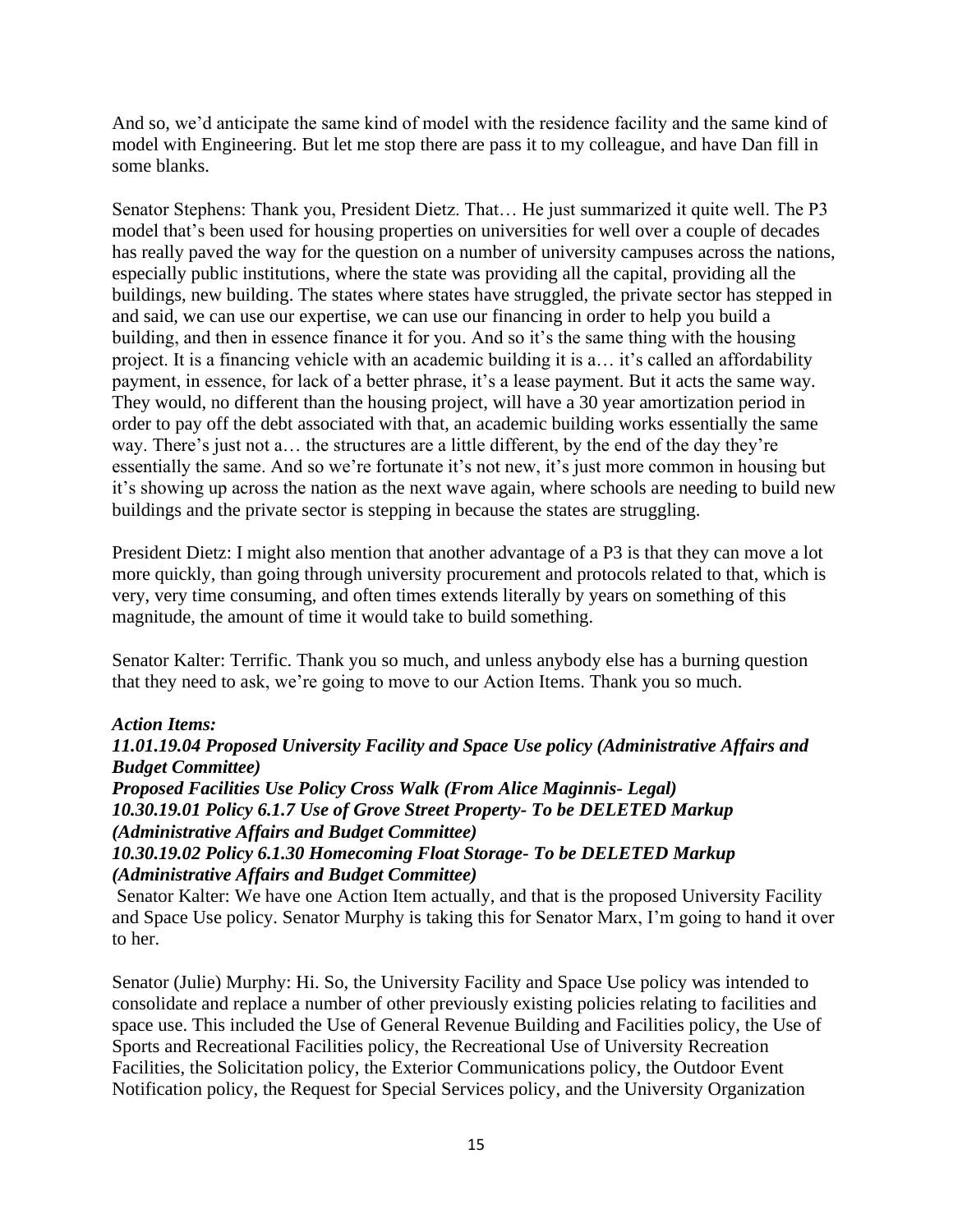Sales policy. There are two additional policies the Use of Grove Street Property policy and the Homecoming Float Storage policy that we're recommending for deletion, because they are no longer applicable.

Senator Kalter: Terrific. And before we move into Action on this one, I'm just going to ask if anybody had any questions, since we had zero questions last time on this one, but it was at the end of a night. Just want to make sure that our Information Item is done. That we have no questions about it. Terrific. And I only have a comment, and that was from Exec. We were talking about the fact that when the taskforce on this originally started, there was either in the draft policy or in some other document a table that talked about things like how much security detail would you need if you have 50 people versus 100 people and that kind of thing. And I just want to suggest that when we put this up as a new policy that we have a link to that, so that it's clear for everybody who's using the policy how those things work and that they're standard across the university. Do you want to put it on the floor formally, Senator Murphy?

Motion by Senator Murphy, on behalf of Administrative Affairs and Budget Committee, to approve the University Facility and Space Use policy. The motion was unanimously approved.

# *Information Items:*

# *11.13.19.03 Student Leave of Absence policy Markup (Academic Affairs Committee) 11.13.19.04 Student Leave of Absence policy CLEAN COPY (Academic Affairs Committee) LOA Committee Structure\_ Exec excerpts from 04.01.19 (Academic Affairs Committee)*

Senator Nikolaou: Yes. So, the Academic Affairs Committee appreciates all the comments we received last time from the floor. And just to give you a summary, one of the concerns was that it was not clear if a student who takes a leave of absence would be able to maintain the placement in the major or the minor, so we added a sentence in the first sentence to clarify that part. Then there were some concerns about the role of the committee, if it's going to be judge, jury, and executioner, so we added a description of what actually is the role of the committee so that it is to help the students with transitioning in and out of the leave of absence. And that's why we also changed the name instead of Leave of Absence Committee to Leave of Absence Advisory Group, because the role is to help the students during this transition. And one of the other changes is that we added a sentence to explain that if a student decides that, you know, they applied, they were approved for the leave of absence, but they changed their mind for one reason, that they have a certain period of time to cancel their leave of absence. So we are glad to get any comments or feedback you may have for the policy.

Senator Pancrazio: Yes. The change from the word committee to advisory group, did that occur before the comments that we see in … oh, okay. I see the date here. No, I'm done.

Senator Kalter: Terrific. Other questions, comments?

Senator Horst: Yes, at one point, you and I had an email exchange about the scenario of a student who might have a disciplinary situation going on, and whether or not they would be eligible for this leave of absence, and I was wondering if you at all received an answer to that scenario?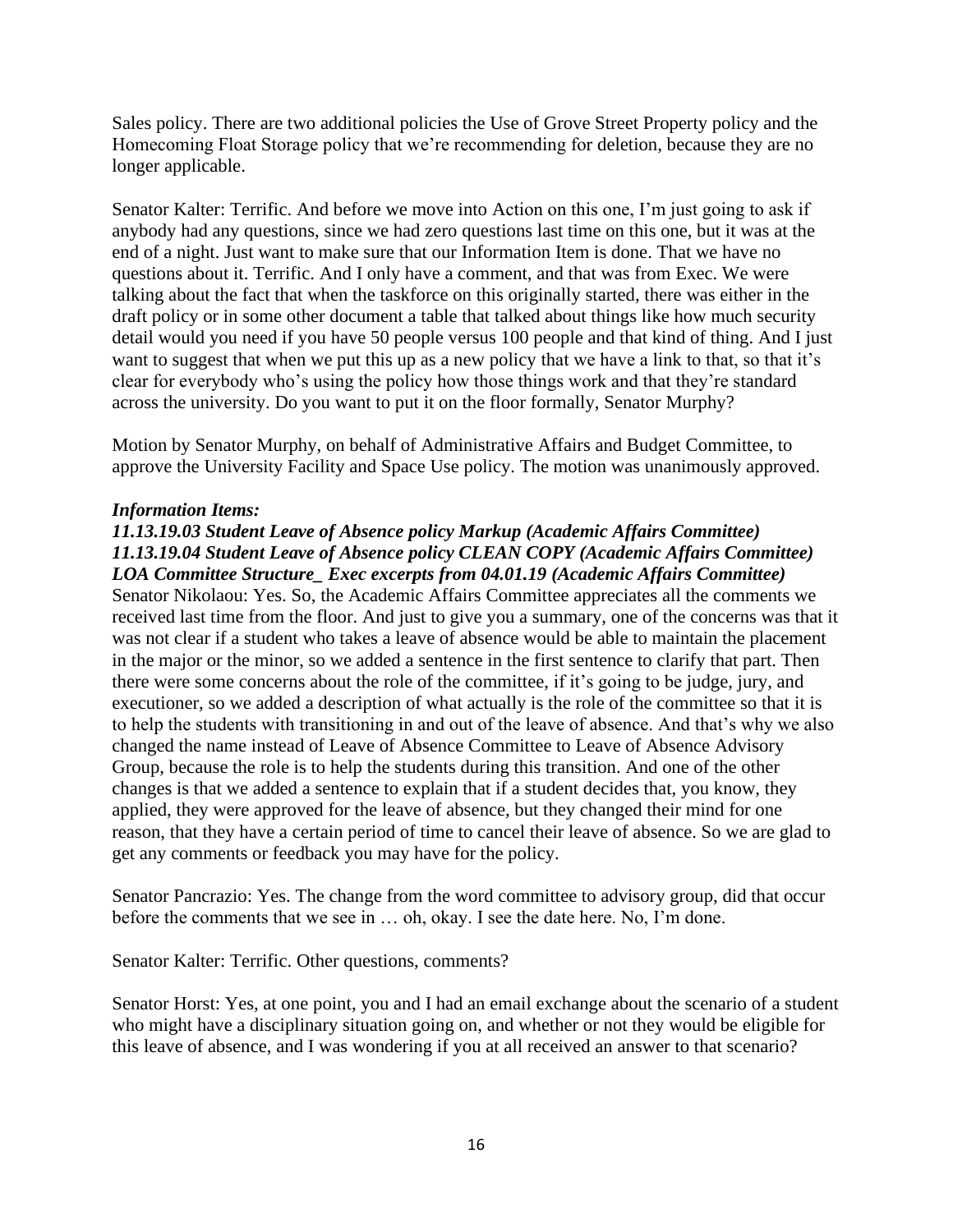Senator Nikolaou: So, for this one, because we also had a question about if a student would be able to be present during the deliberations of the committee, so I emailed Wendy Smith. And she actually mentioned that part, and said it's going to be part of the Leave of Absence form, which we don't currently have. So, there is going to be a box in there where they are going to tick if they have a disciplinary action going on, and she's working with the Dean of Students to develop this form. So it's going to be part of the application process.

Senator Horst: Okay.

Senator Nikolaou: That's there.

Senator Horst: And the Dean of Students could potentially reject the Leave of Absence?

Senator Nikolaou: It's going to be part of the application, and then it's going to come to the advisory group, and tell them what are the next steps. So, it's going to be based on what Wendy said is that it's going to be part of the application form, so it's going to be explained there that if you are under a disciplinary action then it doesn't go away, for example, if you take the leave of absence. You will still have to go through the disciplinary process after you come back from your leave of absence.

## Senator Horst: Okay.

Senator Kalter: I just want to say my strong recommendation that both Senator Nikolaou and Senator Horst have seen. When we have faculty who are undergoing things where they may be accused of something, if they were to have to go on FMLA that disciplinary process would simply pause while they're gone, and then it would resume when they're back. I don't think that we should treat students differently, or with prejudice about that. So, hopefully even though it's on the procedure level, rather than the policy level, that will not prevent a student from going on a leave of absence. And I think also it allows the student to be in a better position to go through that adjudication process. So. Other questions, comments? (Pause) All right I'm curious, since we're on our third Information Item on this one, and one of them was last spring, does anyone want to move this to Action tonight?

Motion by Senator Pancrazio, seconded by Senator Nikolaou, to move the Student Leave of Absence policy to Action. The motion was unanimously approved.

Motion by Senator Nikolaou, on behalf of the Academic Affairs Committee, to approve the Student Leave of Absence policy.

Senator Ferrence: So, just quickly, since we were moving towards vote, I was going to mention this after, but perhaps as a friendly amendment, just a really natty thing. In the first bullet of the membership of the advisory group, it says that the Dean of Students committee chair and that should be advisory group chair since it's not a committee, and as long as we're approving it's better to do it now then later.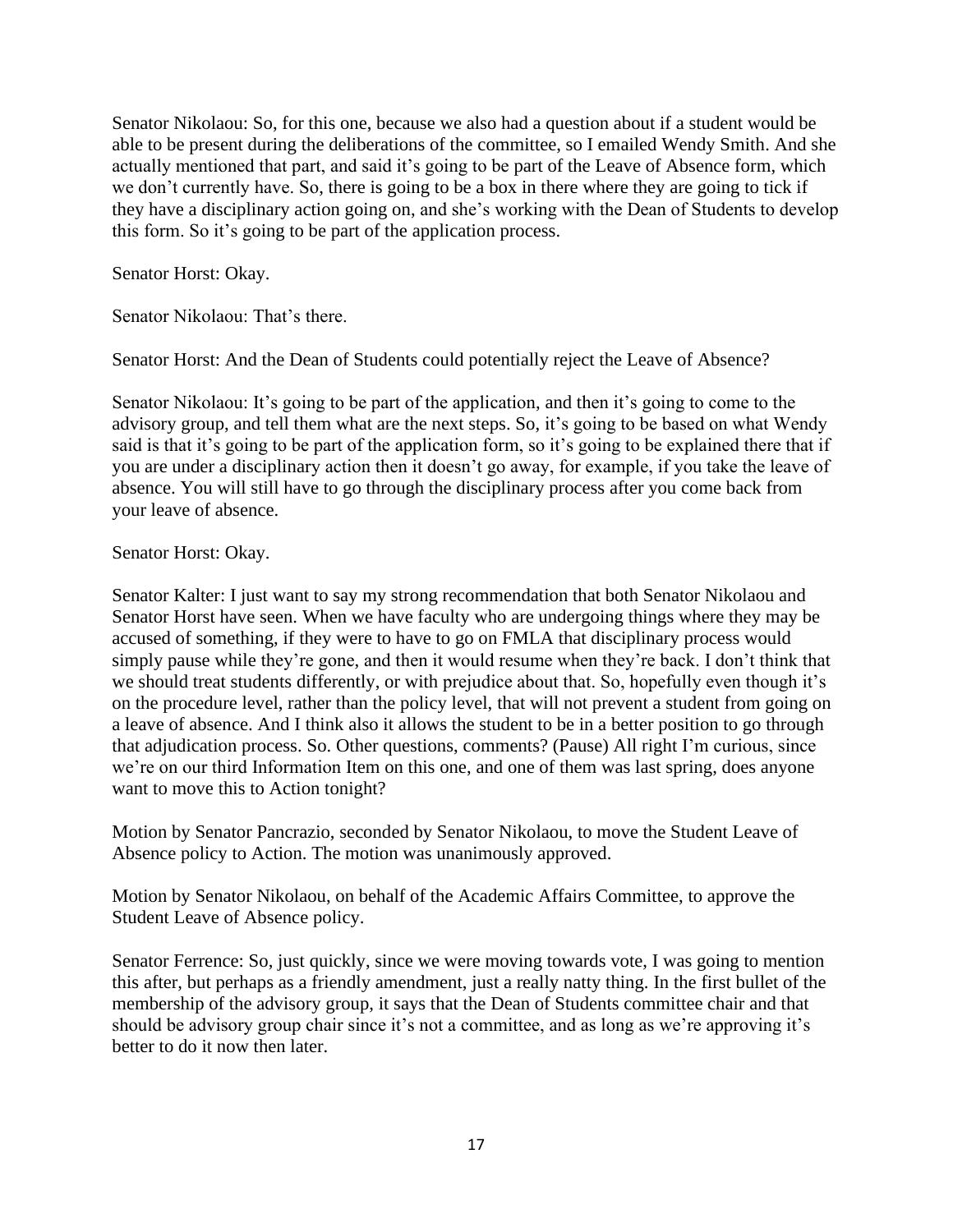Senator Kalter: Very good. That seems like a very friendly amendment, although I can't speak on behalf of the Academic Affairs Committee. Do you consider that a friendly amendment?

Senator Nikolaou: Yes.

Senator Kalter: Excellent. Any further debate?

The motion was unanimously approved.

Senator Kalter: Terrific. All right. We're moving at a clip. We've got now the Repeat policy, otherwise known as the Course Repetition or Repetitions policy. And I'm going to turn that over to Senator Nikolaou also, but just to put this out: this is a undergraduate only policy. It does not appear on the policy website, or will not, unless it goes through the Graduate Curriculum Committee and us, and we approve that. So it will be in the university… or it is, I think, already in the undergraduate catalog.

# *09.25.19.01 Repeat policy Current Copy (Academic Affairs Committee) 11.13.19.01 Course Repetition(s) AAC Mark Up (Academic Affairs Committee) 11.13.19.02 Course Repetition(s) AAC CLEAN COPY (Academic Affairs Committee)*

Senator Nikolaou: Yes. This is a recommendation that came from the University Curriculum Committee and the University Registrar. And the idea is that currently if a student repeats a course, they will have to repeat that course at Illinois State University. But then there are some concerns that sometimes a course may not be offered regularly, so a student may have to wait a semester or a whole year, so they may delay their progress toward the degree. Sometimes it may not be available for students who may have moved from being freshman into sophomores, so they would not be able to take that course, or it just might be that there's just not enough capacity in that specific course to enroll, so they would have to postpone their enrollment for a different semester. So, for this reason, the proposal is to actually allow students to repeat a course at another institution other than Illinois State University. When we are talking about a course that is already articulated. And then one of the other changes is that this course that is going to be repeated at another institution, the grade, it's not going to replace the grade that they got at ISU and it's not going to be used to improve the major GPA. So, that's the main change in the policy. So, if you have any questions, suggestions, comments, again, we are welcome to hear all your comments.

Senator Kalter: We are in Information so this is the time for those. (Pause) Wow, you did a… Oh, Senator Stewart.

Senator Stewart: Yeah. Just a very brief clarification, just to make sure I understand, so the second paragraph talks about students seeking to repeat a course a second time, a third enrollment must obtain permission from an academic advisor. Is that rule also going to then apply to a third repeat taken elsewhere?

Senator Nikolaou: Jess Ray waves not. So, we have Jess Ray if you want to….

Senator Kalter: Yes, Jess Ray, would you like to come to the microphones.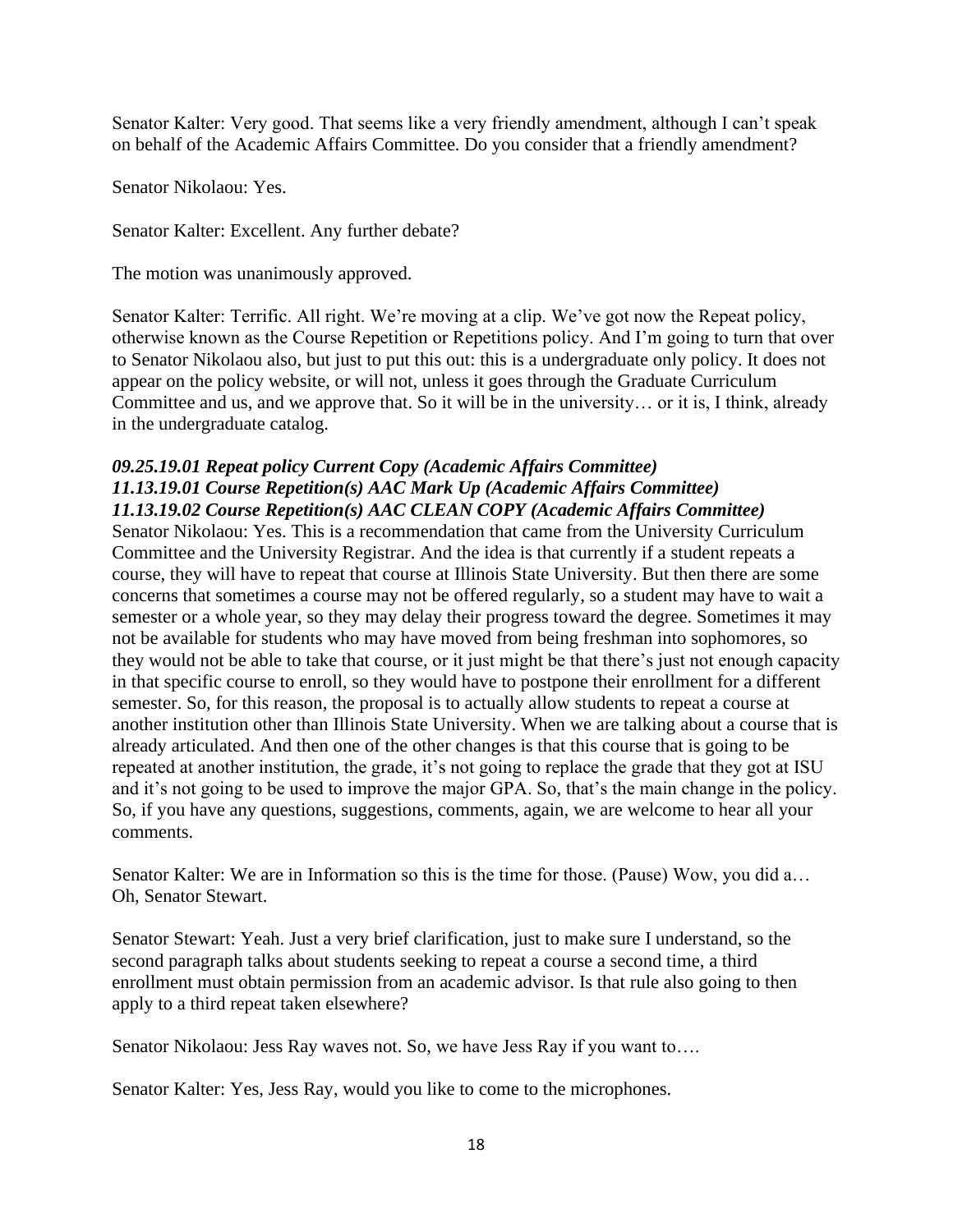Mr. Ray: That would be very difficult because in some case the student may not be physically present in our community in examples that were given. So, they're working with the institution they're at. So, the reason we do it is for seats. If they're at another institution, that's not the same issue.

Senator Stewart: Well, just to follow up, I mean I guess what I'm worried about is a student who cannot get through one of our courses, who then tries it again and cannot get through, and then goes elsewhere.

Mr. Ray: So we're all accredited, right, and so the idea with the accreditation is that we're all at the same playing field. So, the institutions that are providing the instruction should be an equivalency to us.

Senator Pancrazio: Could you elaborate on the requirements we have for the Illinois Articulation Initiative? That is a law, is that correct?

Senator Kalter: And could you speak also into the microphone, even though you do have a booming voice.

Mr. Ray: Sorry. I'm sorry, what was the question again on IAI?

Senator Pancrazio: Could you explain what the Illinois Articulation Initiative is, and why that's a legal requirement?

Mr. Ray: Yeah. That is a compliance within the state. Those are course that can be used to meet general education requirements at the institutions. And so, for example, many of our institutions submit courses which are reviewed by faculty panels and then—for checking for academic rigor etc,--and then we agree to, as well as we have a legal compliance to, accept those in lieu of courses here at Illinois State University meet general education requirements. I won't get into a lot of weeds on that, because it's a little bit more than that, but I think what the issue there is what Senator Pancrazio is pointing out, is that there is some vetting going on there, perhaps is your point.

Senator Pancrazio: And it is the law, is that correct?

Mr. Ray: Yes. There is that.

Senator Kalter: And I think we were also, I think Senator Nikolaou had said (and you might have just said this but) that even though we usually associate IAI only with gen ed, that all of the courses we're talking about here would have already been articulated in whether they're gen eds or not, and Dr. Hurd is nodding her head, so. Terrific. Other questions, comments? (Pause) All right. Seeing none. We'll have this back in two weeks since this is only the first Information Item on it. Gather your question, comments, and concerns until then. We'll go to Committee Reports.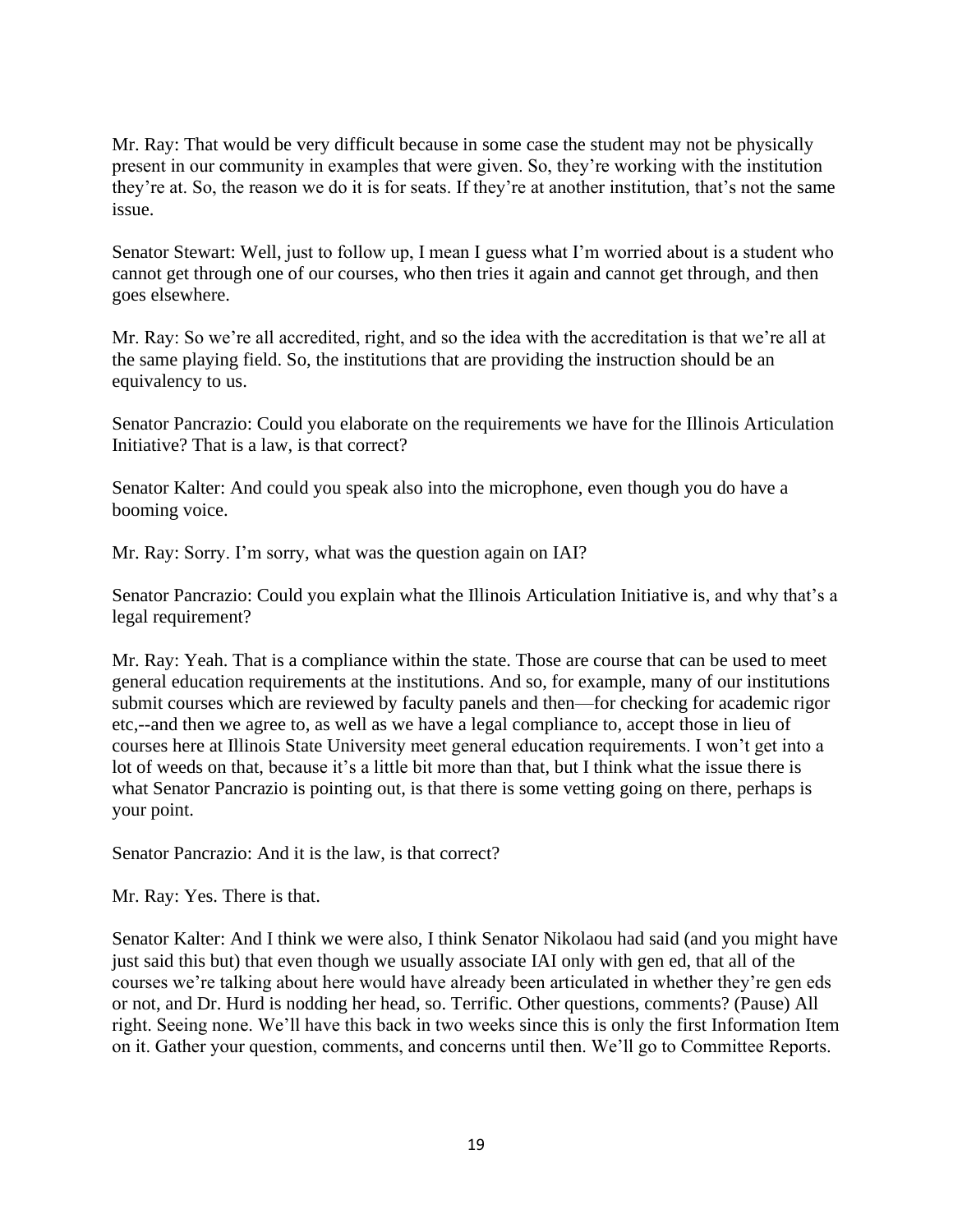## *Academic Affairs Committee: Senator Nikolaou*

Senator Nikolaou: So we met this evening, and we discussed the Withdrawal policy, the Textbook policy, and we touched on everyone's favorite, the Dress Code.

(Laughter)

Senator Pancrazio: Still beating that dead horse, huh.

Senator Kalter: Oh, she's saying Religious but I'm…

Senator Nikolaou: Oh, and also the Religious accommodations policy.

Senator Kalter: There was a time when everyone's favorite was the plus/minus policy, and now it's changed. Do we have any questions for Senator Nikolaou?

*Administrative Affairs and Budget Committee: Senator Murphy*

Senator Murphy: The Administrative Affairs and Budget Committee did not meet tonight.

*Faculty Affairs Committee: Senator Crowley*

Senator Crowley: Faculty Affairs Committee did not have a quorum.

### *Planning and Finance Committee: Senator Mainieri*

Senator Mainieri: Planning and Finance continued our exploration of our current priority: enabling more students to enter desired majors. We did that by having two guests, Jana Albrecht and Amy Hurd, who helped us learn in regards to our current questions and we will continue that exploration.

#### *Rules Committee: Senator Seeman*

Senator Seeman: Rules also didn't make quorum this evening. We hope to wrap up our discussion of the University Curriculum Committee next time if we can get that to the floor of the Senate.

Senator Kalter: And we also discussed informally the Administrative Affairs and Budget's charge, as I remember.

Senator Seeman: Right.

#### *Communications*

Senator DeGrauwe: You thought you'd have a meeting without me saying anything, but you're wrong. Starting off with women's basketball doing 42 to 38 us in the lead against NIU at the end of the third, if you care.

I just want to give a personal thank you to the first lady, Mrs. Dietz, for the uniform initiative that she's doing for the Big Red Marching Machine. I'm not sure if I have said that yet, but thank you guys so much. That means a lot to all of us.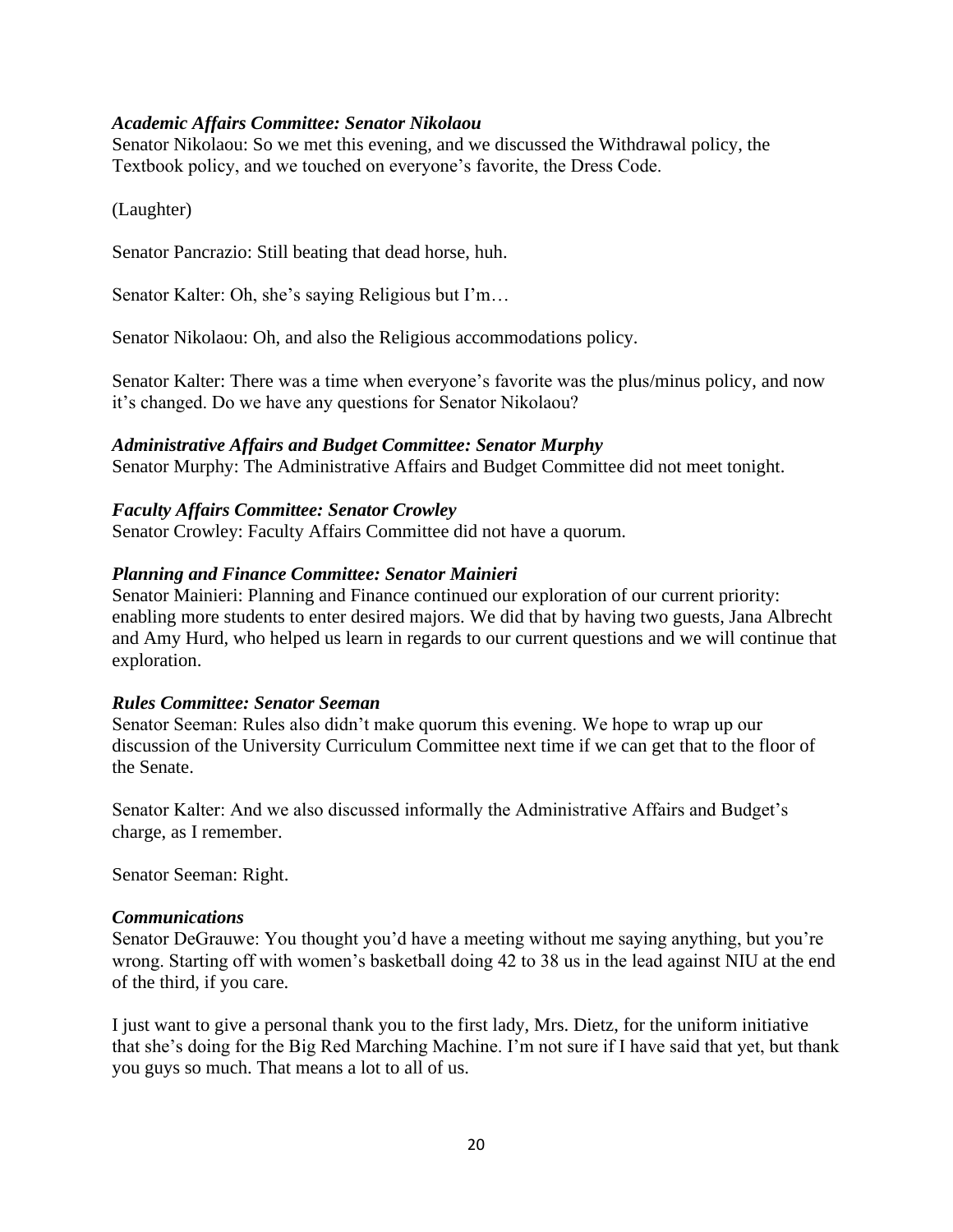Talking about the School of Music, it's the end of the semester, which means there's a lot of concerts going on. Go listen. And if you can't go to the CPA to listen, you can stream it on Facebook. They sound pretty dang good.

Also speaking about Music and the College of Fine Arts, I just want to bring to everyone attentions right now that there's policy in place talking about credit hours that puts rehearsals and something like Music courses as a laboratory instead of lecture. So, as a Bird member I do at least six hours of class every week. If it is a football game, I do probably another twelve to fourteen hours for that football day, so that's probably 18 hours a week. And I'm getting one credit hour, because that's how it's outlined in our policy right now. That's comparing to my adult three Nursing class that I'm in currently, which I do probably 12-14 hours at least a week where I'm getting a seven hour class. 1 to 7 is a very big difference, and that's not just BRMM alone, that's mainly all music-like classes, concerts, concert bands, things like that. They're also usually one credit hour. This is putting a lot of stress on your College of Fine Arts students. I've heard that it's pretty much the same thing with Theatre. And it's not fair to them to require 13 hours a week at least and you're only getting one credit hour. So, I think it's something that we really need to look into as a Senate, change our policy that saying Music and rehearsal counts as a laboratory. I just want to put that on your guys' radar.

Speaking about burning out students, it's the end of the semester, watch your classmates, watch your students, and watch your fellow colleagues for some signs of mental health issues. If they seem withdrawn, if they do not seem how they normally are, reach out to them. It won't hurt to reach out, but it will definitely hurt if you don't. So, definitely reach out to them, and just be healthy through this winter. Thank you.

Senator Kalter: So, I just want to say before we go to other communications, I'll communicate that Senator DeGrauwe asked me about the Credit Hour policy before this meeting, and I'm kind of turning to Dr. Hurd, just if you can help us check about whether the Department of Education's guidelines are being reflected in our policy exactly exactly, or if the thing about rehearsals and other things that deal with Music, if that's our decision. Because it's not quite clear what's being driven by Department of Education policy and what's being driven by us. And so you can help us sort of look at that. Thank you so much.

Senator Pancrazio: I was going to mention that typically it comes up the amount of credit hours that students that are in Fine Arts have. And part of it is that typically when they graduate they have much more because to be involved in, for example, in Theatre and stuff like that, they have to be enrolled in a class, so that usually when, and this is something that came out in the Academic Affairs, that when students graduate, they typically have more hours than the 120 that they need. I don't think the university, I don't think the Academic Affairs Committee had ever… they were aware of it and had been aware of it, but at the same time, they're also aware that students want to perform. So, if there's a solution to that, I think Academic Affairs Committee would be the place to bring that up.

Senator DeGrauwe: I think that's a great point coming from someone who's been in the Marching Band for four years, and I don't even have to be in the Marching Band, because I'm a Nursing major. I just think we need to be aware of how much we are asking from our students,